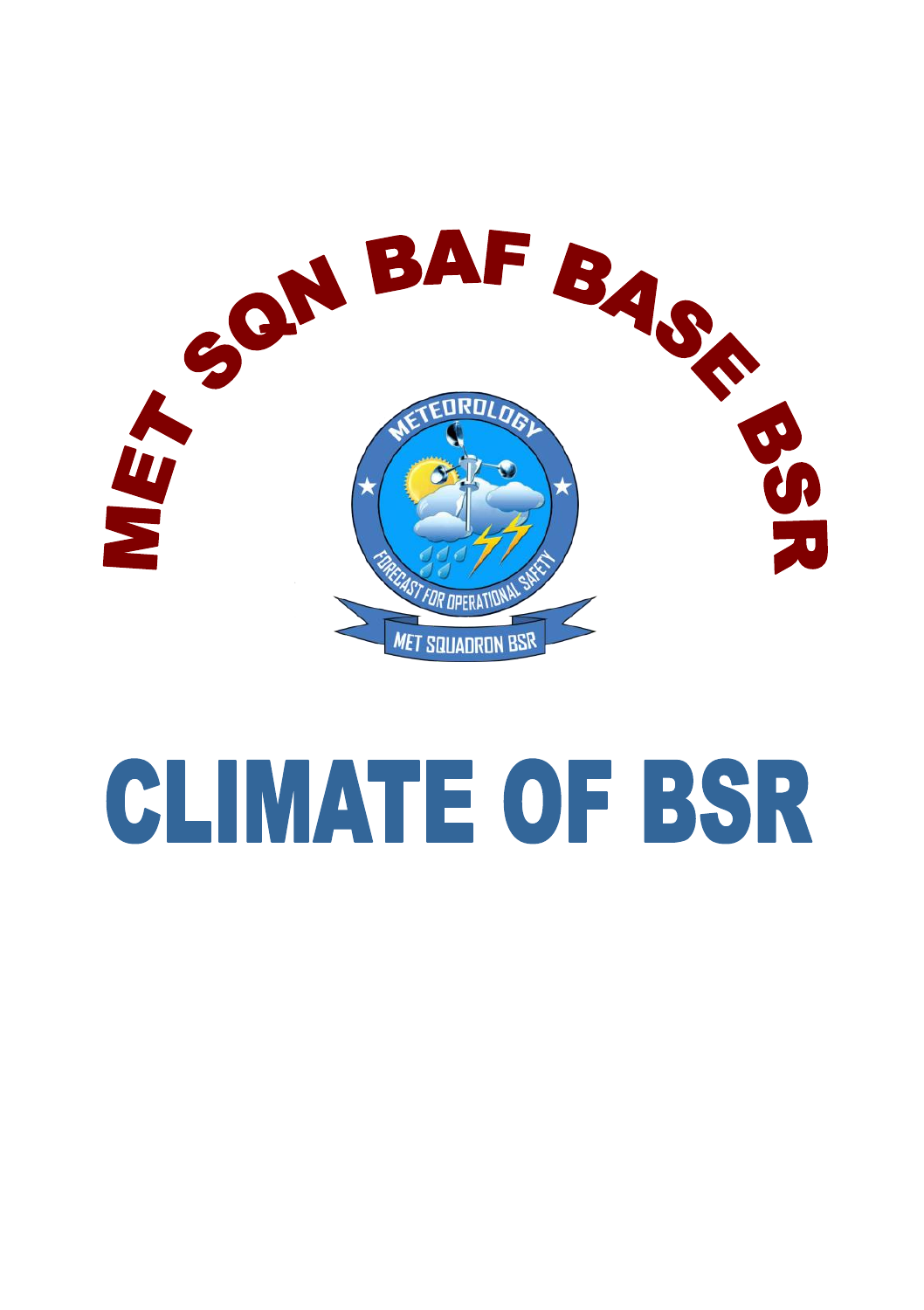## **PREFACE**

Climate change has become a burning issue worldwide. The future life style is expected to be changed with the change of climate. To address the issue, Met Sqn, BAF BSR endeavors to utilize the recorded weather data for better understanding. Climate encompasses the statistics of temperature, humidity, atmospheric pressure, wind, and precipitation of a region over long periods. The standard average period of climate of a region is 30 years, as defined by the World Meteorological Organization (WMO). Climate of an area has significant implications on various fields. Considering the significance, Met Sqn, BSR started recording and compiling daily, monthly and yearly various climate data in order to develop a comprehensive climate data base of BAF BSR, since its establishment. Dte Met instructed all Met Sqn to prepare a booklet each on Climate information of Met Sqns for future reference of weather activities of respective areas and accordingly, Met Sqn BSR prepared this booklet. The 'Climate of BAF BSR' is the study of total 30 years data for obtaining average conditions of different weather elements like temp, fog, thunderstorm/Nor'wester, rainfall etc. A study of climate change (for temperature only) have also been included in this study using six set of climate data (six set of 30 years average). Content of this booklet will give an insight of average weather pattern to the users. Any suggestions /advice for improvement /increasing waitage of this booklet would be highly appreciated.

> **M NASIR UDDIN**  Wing Commander

OIC Met Sqn BAF Base Bashar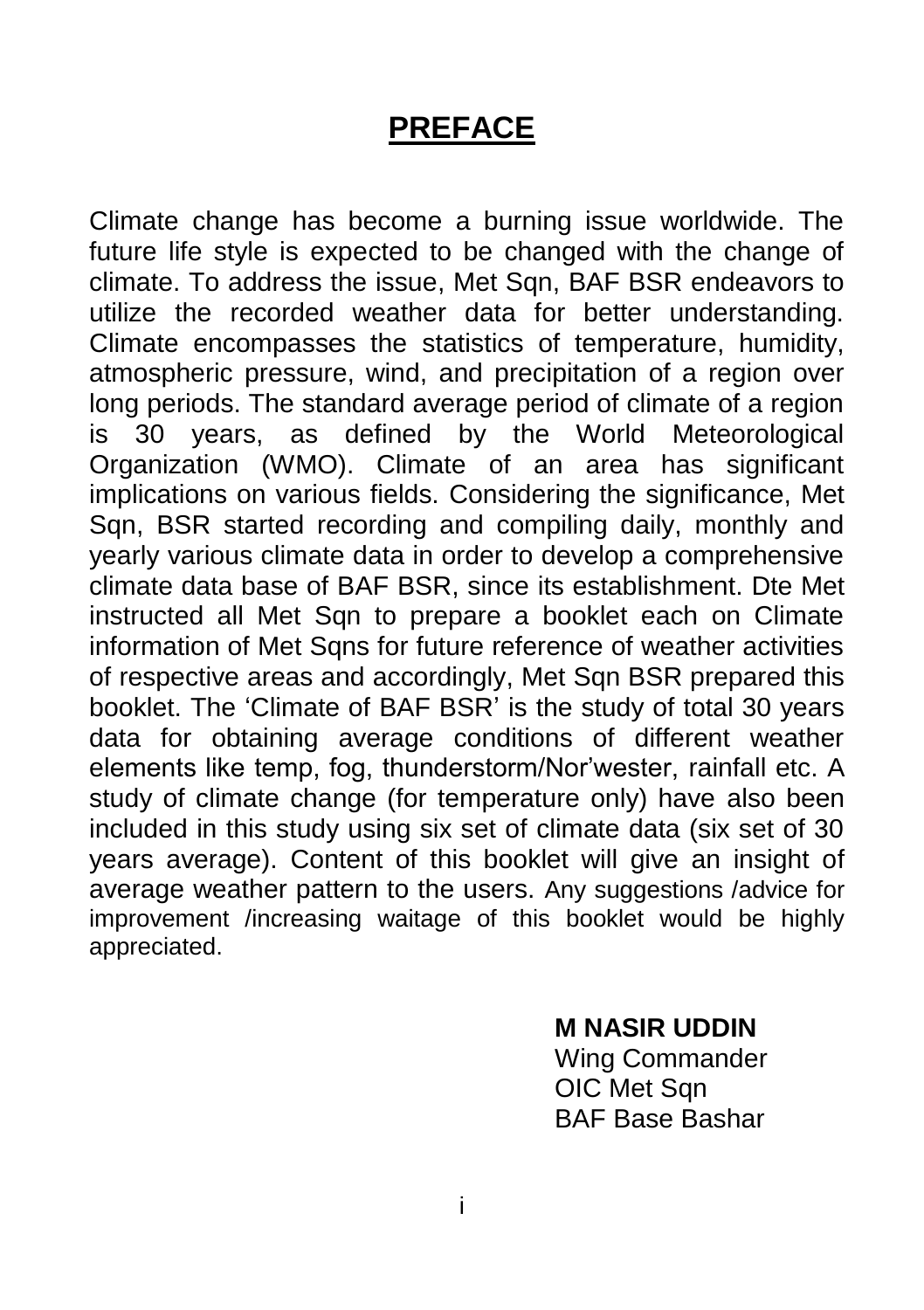# **ACKNOWLEDGEMENT**

It is indeed a matter of great privilege and opportunity for me serve to as OIC Met Sqn, BSR since January 2017. BAF BSR performs highest number of commitment missions apart from the normal flying programs than any other base and the Met Sqn plays a vital role in achieving that task. Met Sqn of BAF BSR is well equipped to collect and retain all the met data for not only daily forecasting but also long range forecast supported by valid climatological study. I sincerely acknowledge the professional support and hard work extended by all the members of Met Sqn, BAF BSR, I would like to convey my special felicitations to D Met (Gp Capt ABM Abdur Rab Chowdhury, psc) for his valuable guidance and inspiration to shape the booklet in reality.

> **M NASIR UDDIN**  Wing Commander OIC Met San BAF Base Bashar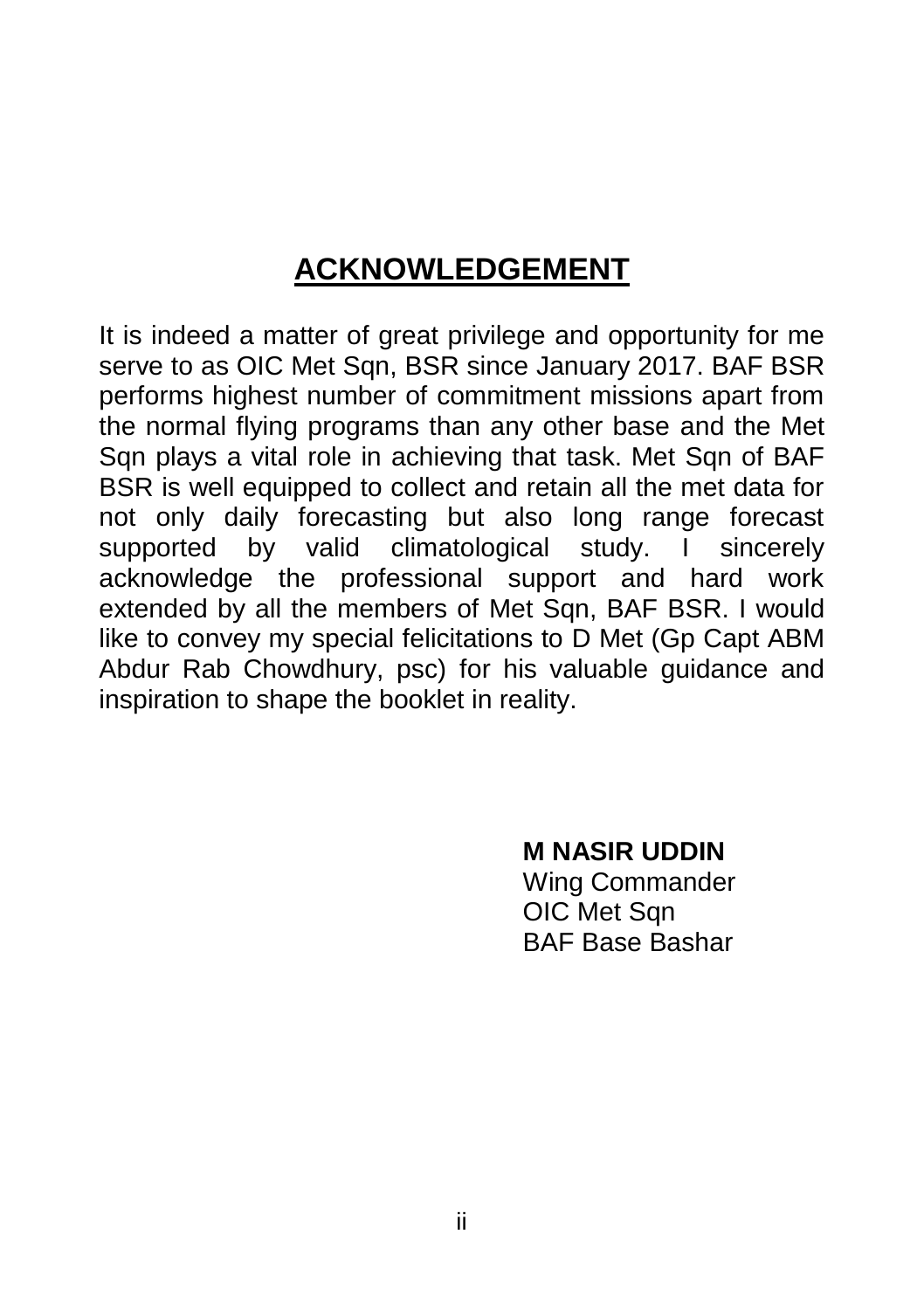# **CONTENTS**

|    | <b>Figure/Table</b> | <b>Description</b>                                        | Page No        |
|----|---------------------|-----------------------------------------------------------|----------------|
| 1  |                     | Introduction                                              | 1              |
| 2  |                     | Aim                                                       | 1              |
| 3  |                     | Data used                                                 | $\overline{2}$ |
| 4  |                     | Remarkable extreme weather                                | 3              |
| 5  | Figure - 1          | Monthly mean maximum temperature                          | $\overline{4}$ |
| 6  | Figure - 2          | Monthly highest temperature                               | 5              |
| 7  | Figure - 3          | Monthly mean minimum temperature                          | 6              |
| 8  | Figure - 4          | Monthly lowest minimum temperature                        | $\overline{7}$ |
| 9  | Figure - 5          | Monthly no of average rainy days                          | 8              |
| 10 | Figure - 6          | Monthly total amount of average rainfall(mm)              | 9              |
| 11 | Figure - 7          | Yearly total amount of rainfall                           | 10             |
| 12 | Figure - 8          | Yearly total number of rainy days                         | 11             |
| 13 | Figure - 9          | Monthly no No of average thunderstorm days                | 12             |
| 14 | Figure -10          | Monthly no of days having temperature $\geq 38^{\circ}$ C | 13             |
| 15 | Figure -11          | Monthly no of days having temperature $\leq 10^{\circ}$ C | 14             |
| 16 | Figure -12          | Monthly no of average foggy days                          | 15             |
| 17 | Figure -13          | Monthly no of Nor'wester days                             | 16             |
| 18 |                     | Figure -14 Climate Change (Temperature) in April          | 17             |
| 19 |                     | Figure -15 Climate Change (Temperature) in May            | 18             |
| 20 | Table-1             | Climate Change (Temperature) data                         | 19             |
| 21 | Table-2             | Monthly Maximum Wind Direction & Speed                    | 20             |
| 22 | Table-3             | Month-wise total amount of rainfall                       | 21             |
| 23 | Table-4             | Monthly total numbers of rainy days                       | 22             |
| 24 |                     | Inference                                                 | 23             |
| 25 |                     | Conclusion                                                | 26             |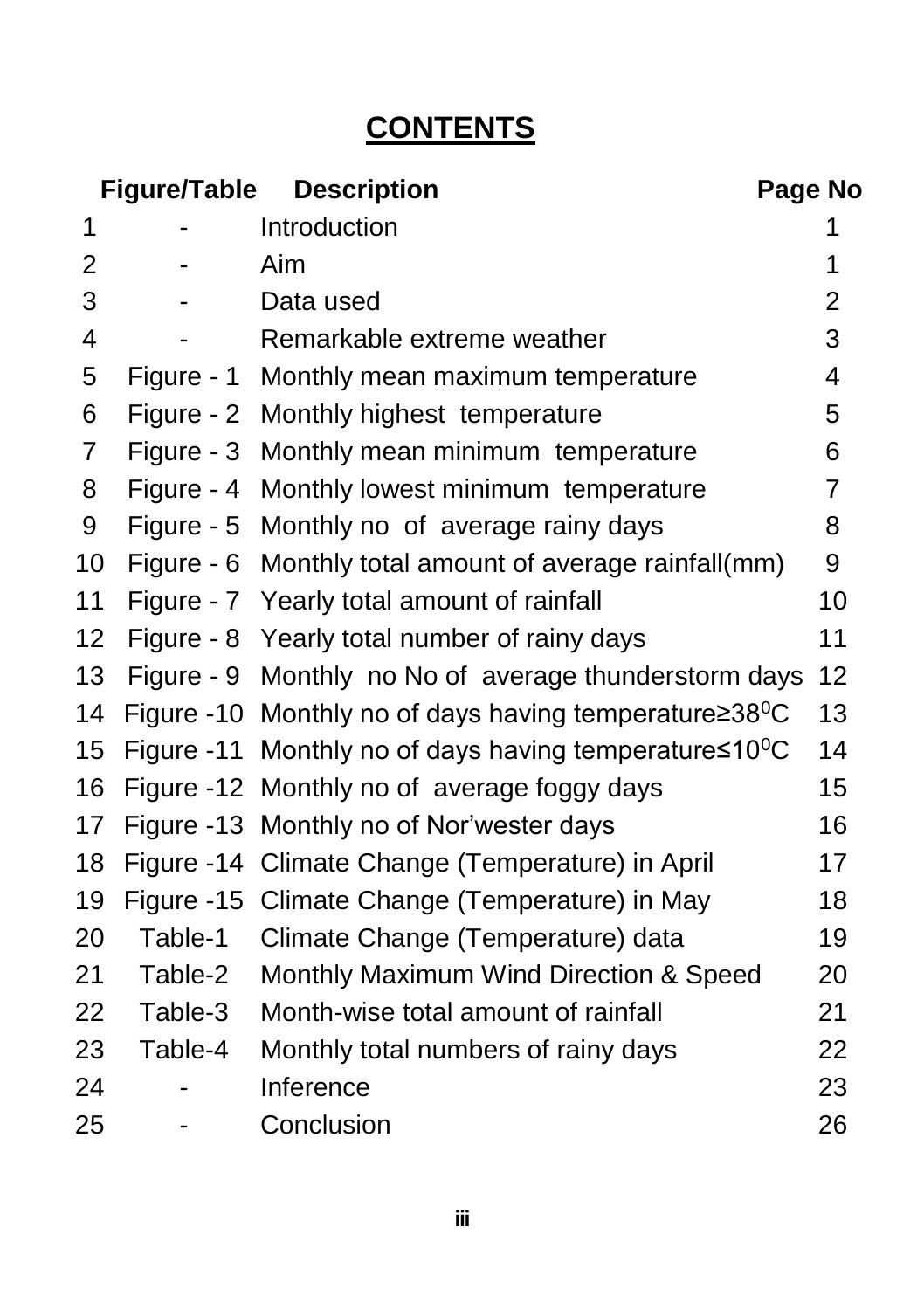## **INTRODUCTION**

1. BAF BSR is situated at the centre of Dhaka city. The latitude of Tejgaon airfield is **23.76N**, and the longitude is **90.39E**. Elevation is 24 ft form mean sea level . Met Sqn, BSR is responsible to Air Officer Commanding BAF BSR for Meteorological services at BSR airfield and 20 miles around. It provides weather forecast to all flights including BAF, Bangladesh Army, Bangladesh Navy and RAB operating from Tejgoan airfield as per laid down procedures of International Civil Aviation Organization (ICAO). "**Forecast for Operational Safety**" is the motto of Met Sqn, BAF BSR. Therefore, accurate forecasting is highly demanded from every corner for planning and accomplishment of different tasks. For that, we take hourly weather observations, view satellite and radar images, analyze different charts, consult Numerical Weather Prediction (NWP) model output etc to forecast accurately on time. Not only that, this Sqn also conducts different courses like Class ll Forecaster Course, Initial Forecaster Course, Asst DFO Course for JCO's etc. The significance of climate of a region is acknowledged with due importance by the planners of various fields. Thereby, the average weather conditions of BAF BSR has been compiled and published its 1st edition as "**Climate of BSR**" in 2017 as an attempt for easy understanding of weather pattern for the users.

#### **AIM**

2. The aim of the booklet is to provide a comprehensive climatological information of BAF BSR.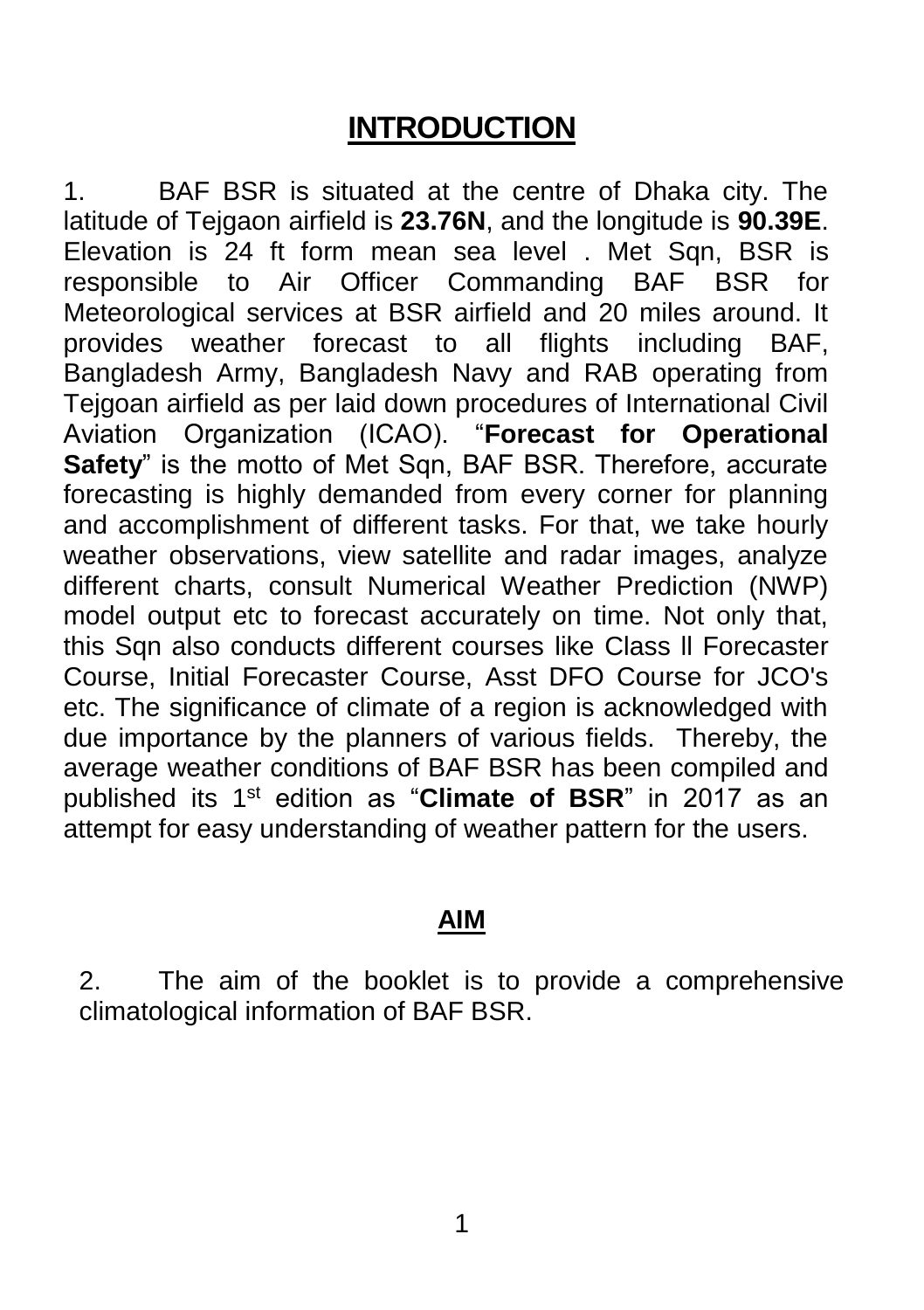## **DATA USED**

3. Met Sqn, BAF BSR is having a data bank of about 30 years. Here a total of 30 years real time data (from 01 January 1981 to 31 December 2016) of major three elements: [temperature,](http://en.wikipedia.org/wiki/Temperature) [wind,](http://en.wikipedia.org/wiki/Wind) precipitation and its product: fog and Thunderstorm/Nor'wester have been taken into consideration. The average temperature (35 years data) from internet source have also been used here to shoe the climate change condition. The round the clock data of those elements have been used in the following form:

- a. Hourly air temperature or dry-bulb temperature (ºC)
- b. Daily maximum temperature (ºC)
- c. Daily minimum temperature (ºC)
- d. Monthly maximum temperature (ºC)
- e. Monthly minimum temperature (ºC)
- f. Monthly no of rainy days
- g. Monthly total amount of rainfall (mm)
- h. Monthly no of thunderstorm days
- j. Time of occurrence of thunderstorm
- k. Monthly no of days having temperature more than 38ºC
- l. Monthly no of days having temperature less than 10ºC
- m. Monthly no of foggy days (visibility less than 1000m)
- n. Monthly mean pressure (mbs)
- p. Monthly maximum wind direction and speed (kts)
- q. 35 years average temperature data from internet source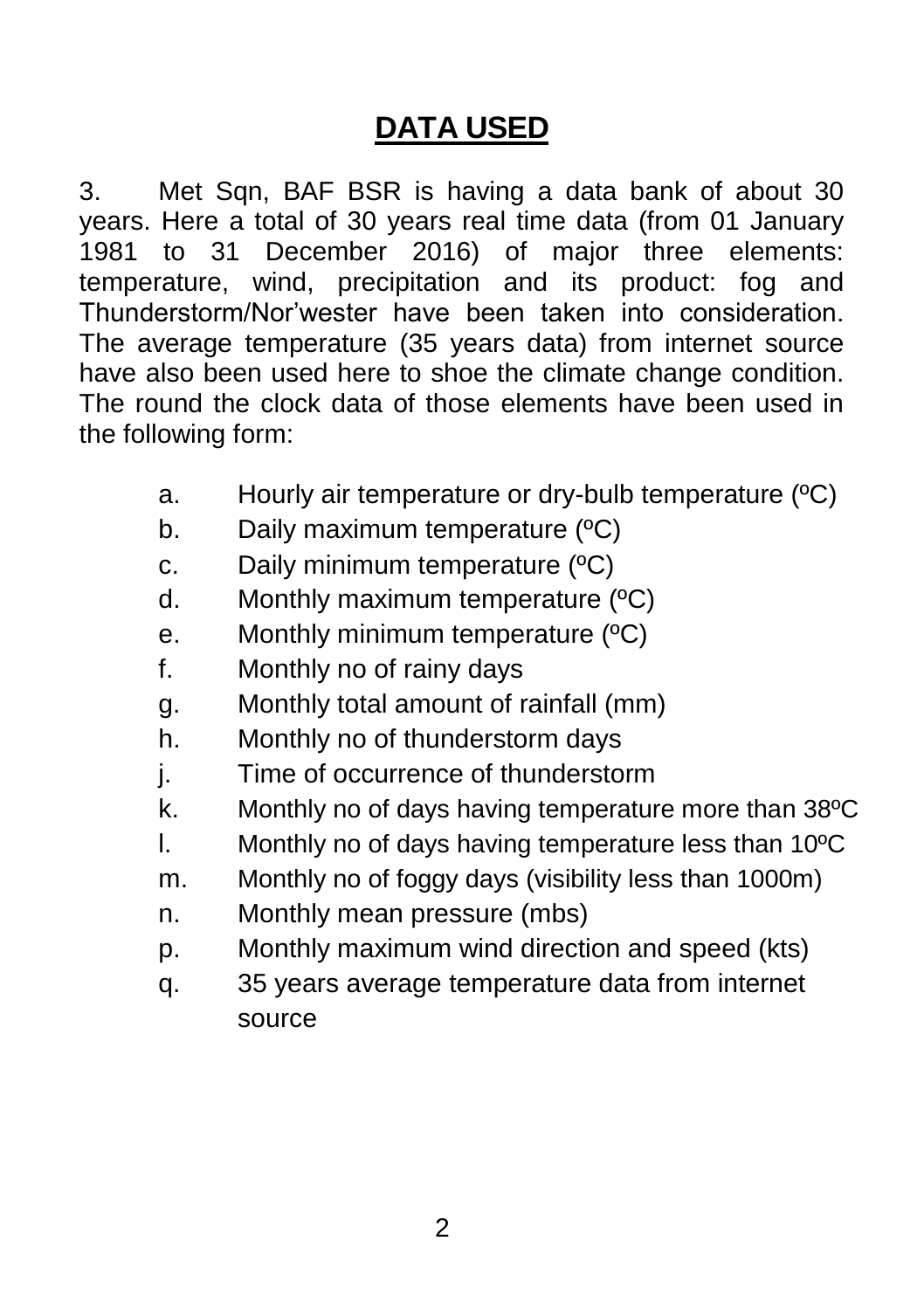4. **Remarkable Extreme Weather**. Recorded remarkable different extreme weather elements over Dhaka within 1981- 2016 are following:

| Ser<br><b>No</b> | <b>Met Element</b>            | <b>Value</b>         | Time of<br><b>Occurrence</b> |
|------------------|-------------------------------|----------------------|------------------------------|
| a                | Highest maximum temperature   | 42.4°C               | 24 April 2014                |
| b                | Lowest minimum temperature    | $6.5$ <sup>o</sup> C | 03 Jan 1995                  |
| $\mathbf c$      | Highest Rainfall in a day     | 340 mm               | 13 Sep 2004                  |
| d                | Highest Rainfall in a day     | 332 mm               | 27 July 2009                 |
| e                | Maximum Rainfall in a month   | 824 mm               | <b>July 2007</b>             |
| f                | Maximum Rainfall in a month   | 725 mm               | <b>June 2007</b>             |
| g                | Monthly maximum rainy days    | 29 days              | <b>July 2004</b>             |
| h                | Monthly maximum rainy days    | 27 days              | August 1984                  |
| İ                | Maximum Rainfall in a year    | 3075 mm              | 2007                         |
| k                | Maximum TS days in a month    | 20 days              | May 2002                     |
|                  | <b>Highest Maximum wind</b>   |                      | 340/62 Kts 22 April 2003     |
| m                | Maximum foggy days in a month | 29 Days              | Dec-14, Jan-13<br>& Jan-09   |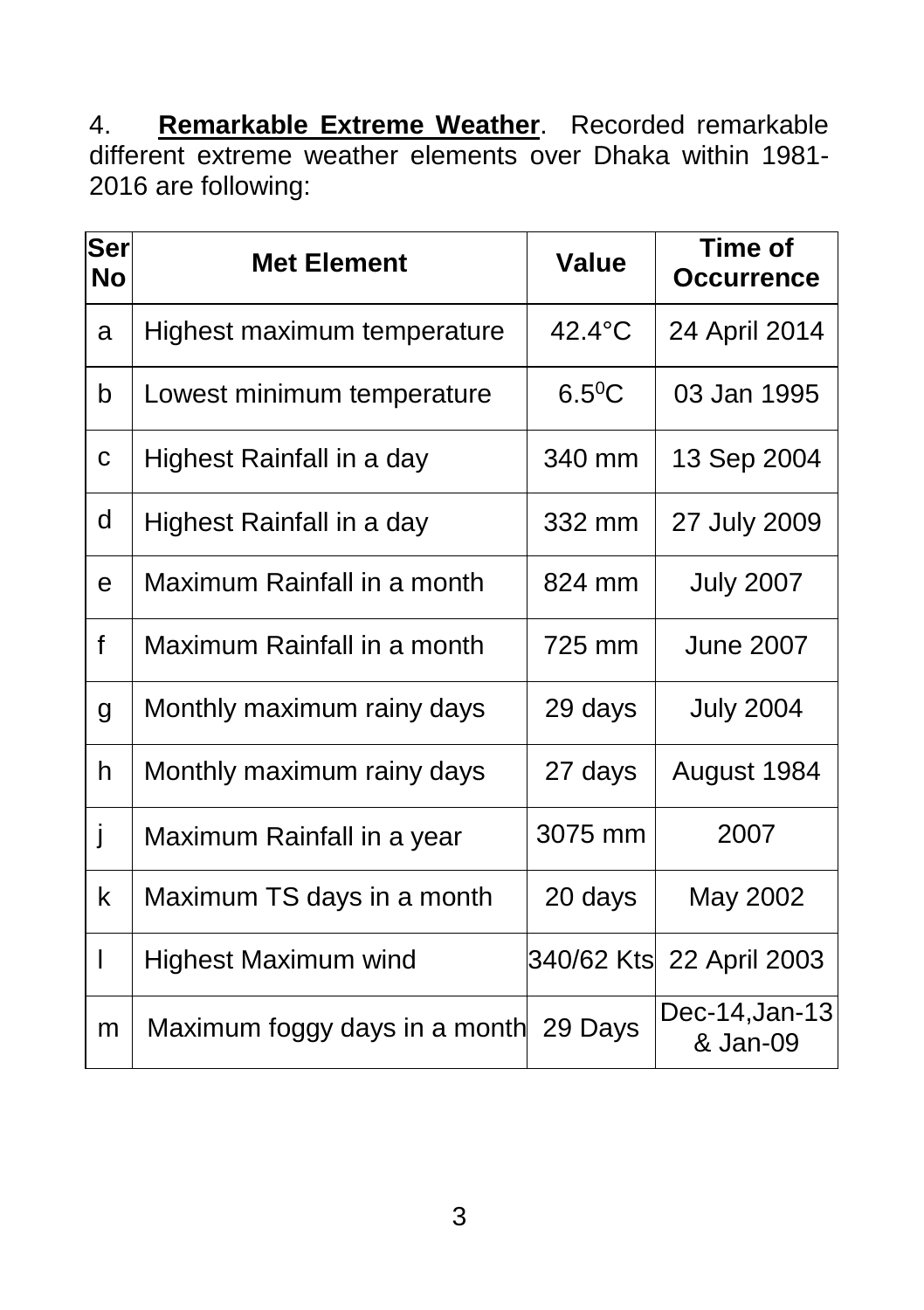

#### **MONTHLY MEAN MAXIMUM TEMPERATURE**

Fig-1: Monthly mean maximum temperature for the period of 1981-2016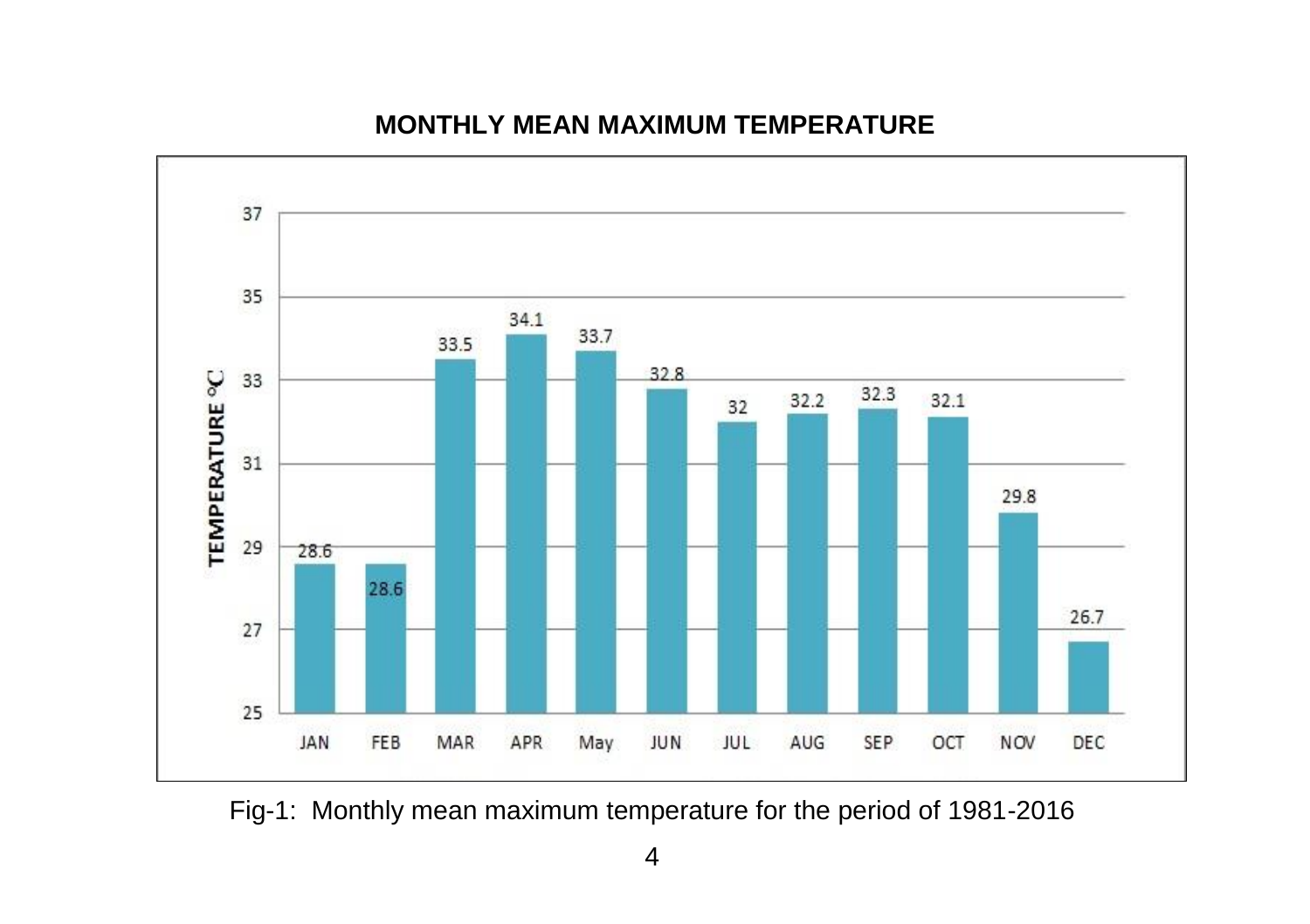

#### **MONTHLY HIGHEST TEMPERATURE**

Fig-2: Monthly highest maximum temperature for the period of 1981-2016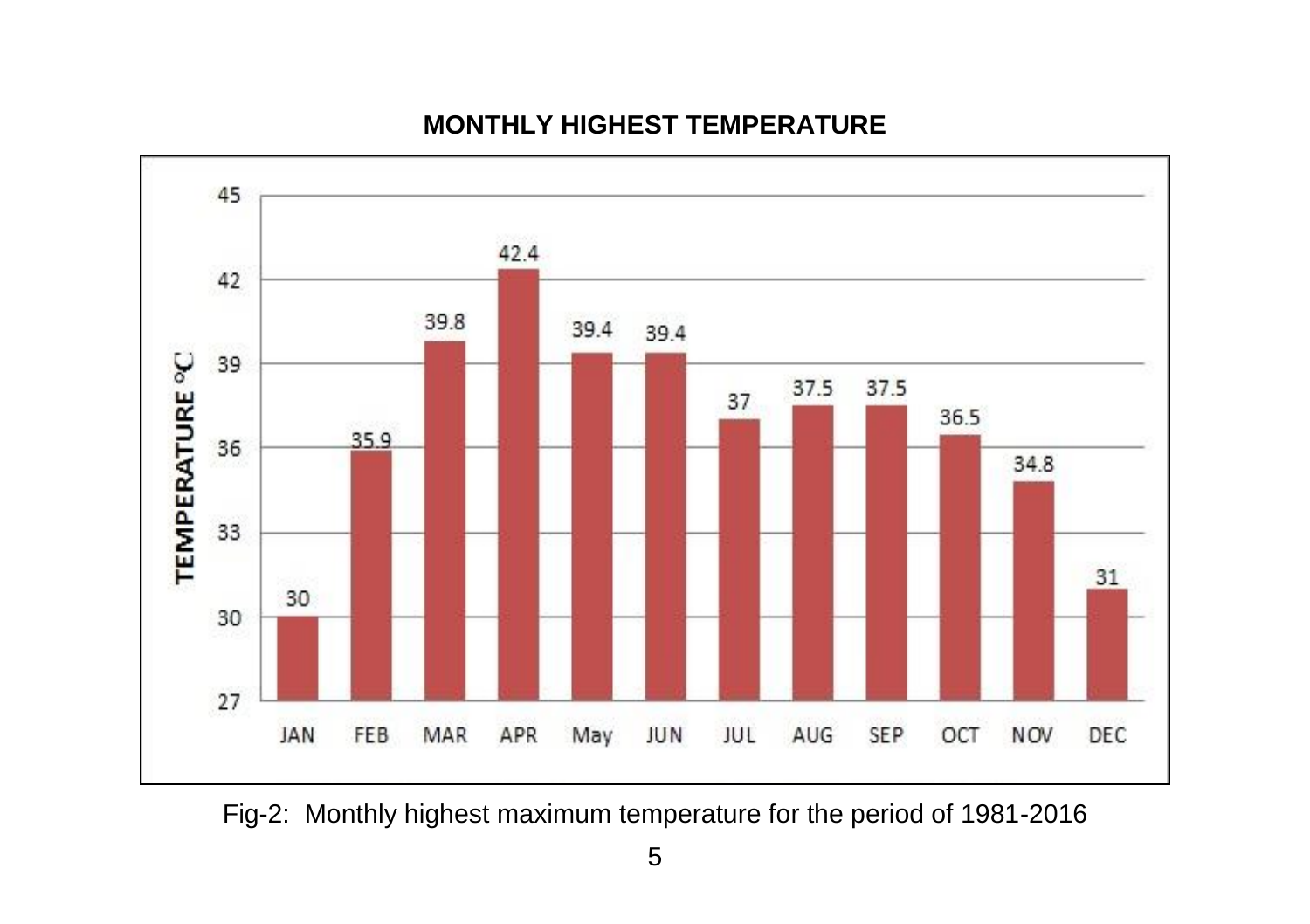

#### **MONTHLY MEAN MINIMUM TEMPERATURE**

Fig-3: Monthly mean minimum temperature for the period of 1981-2016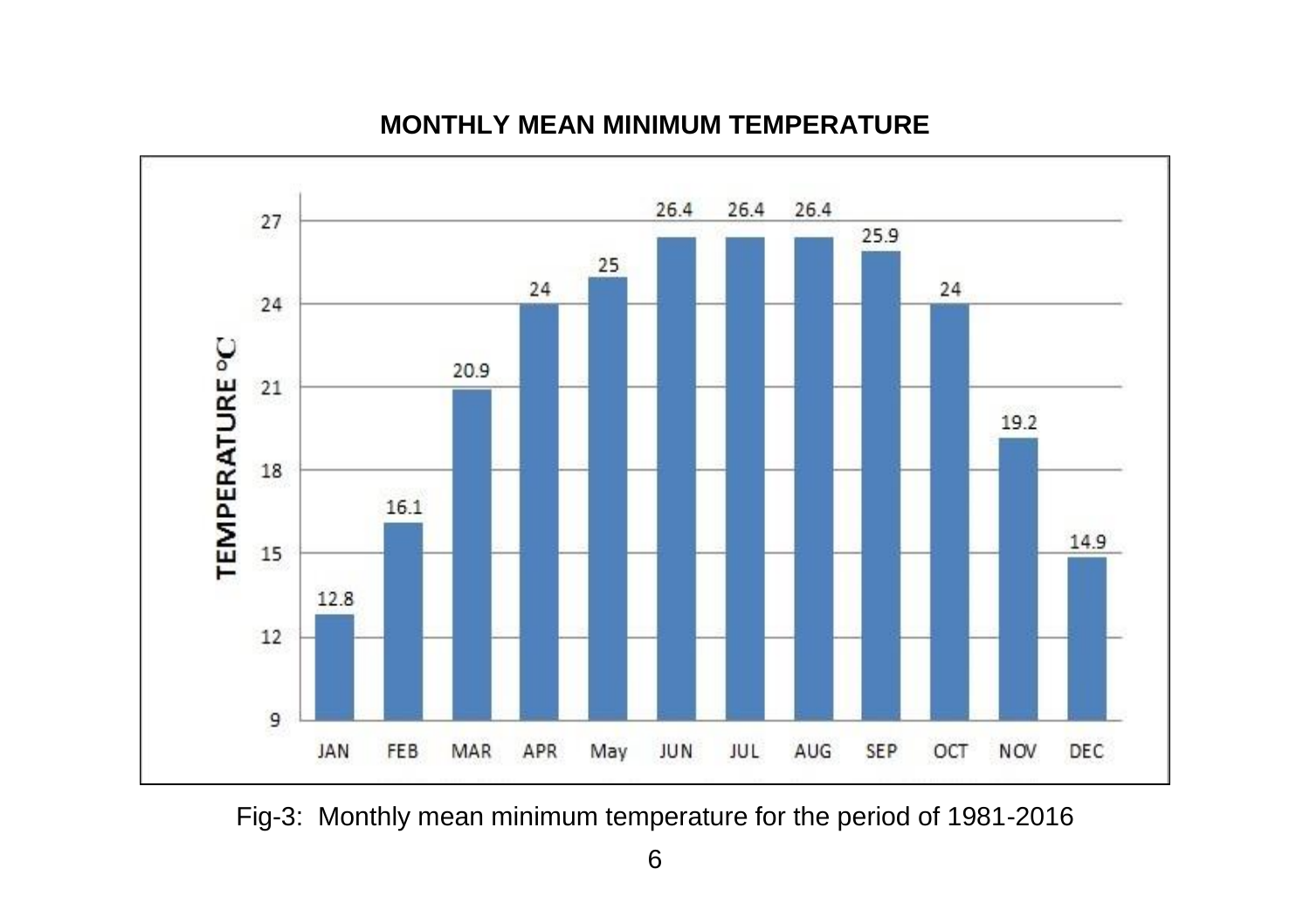

#### **MONTHLY LOWEST TEMPERATURE**

Fig-4: Monthly lowest minimum temperature for the period of 1981-2016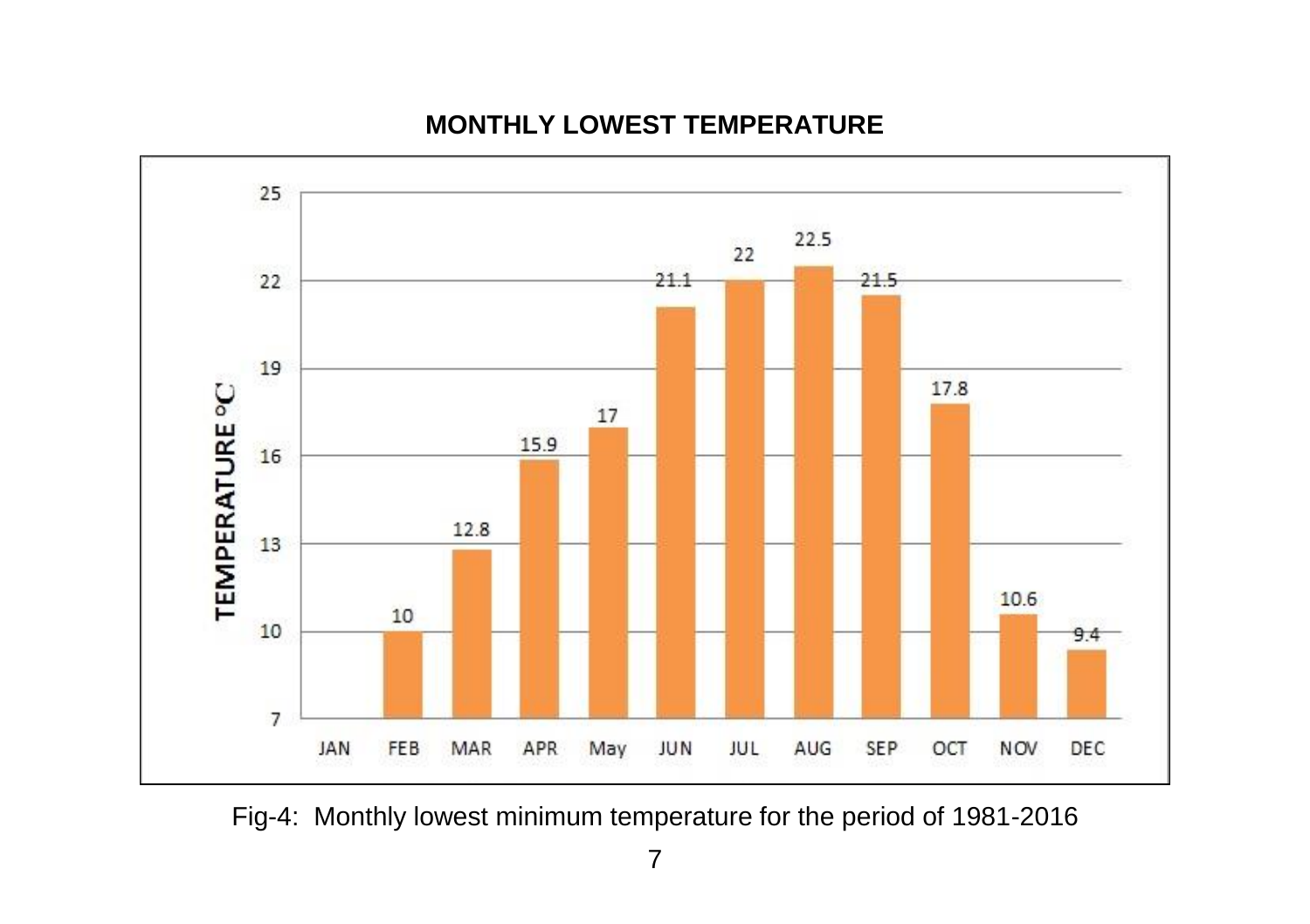

#### **MONTHLY NO OF AVERAGE RAINY DAYS**

Fig-5: Monthly no of average rainy days for the period of 1981-2016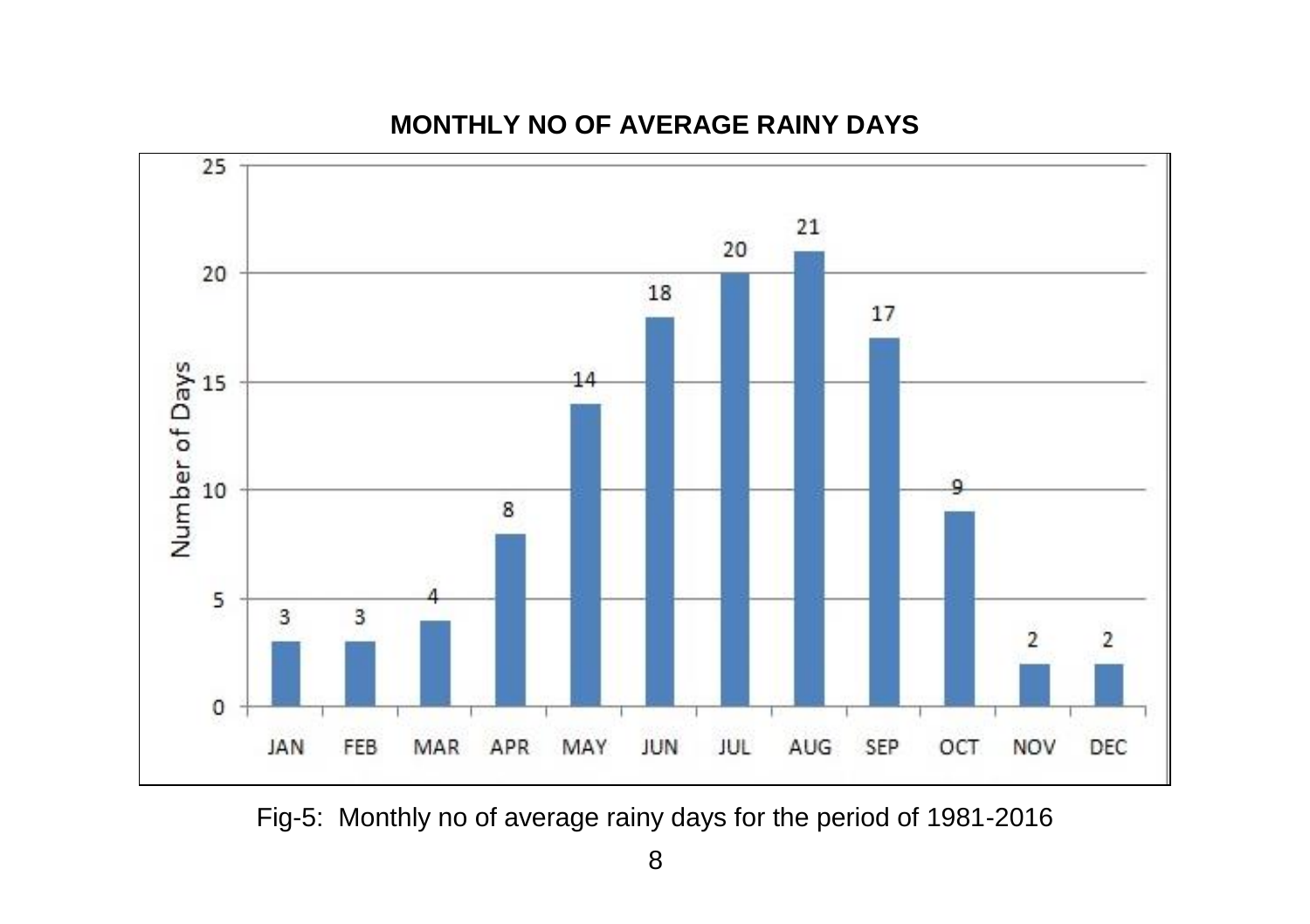

#### **MONTHLY AVERAGE AMOUNT OF RAINFALL (MM)**

Fig-6: Monthly average amount of rainfall for the period of 1981-2016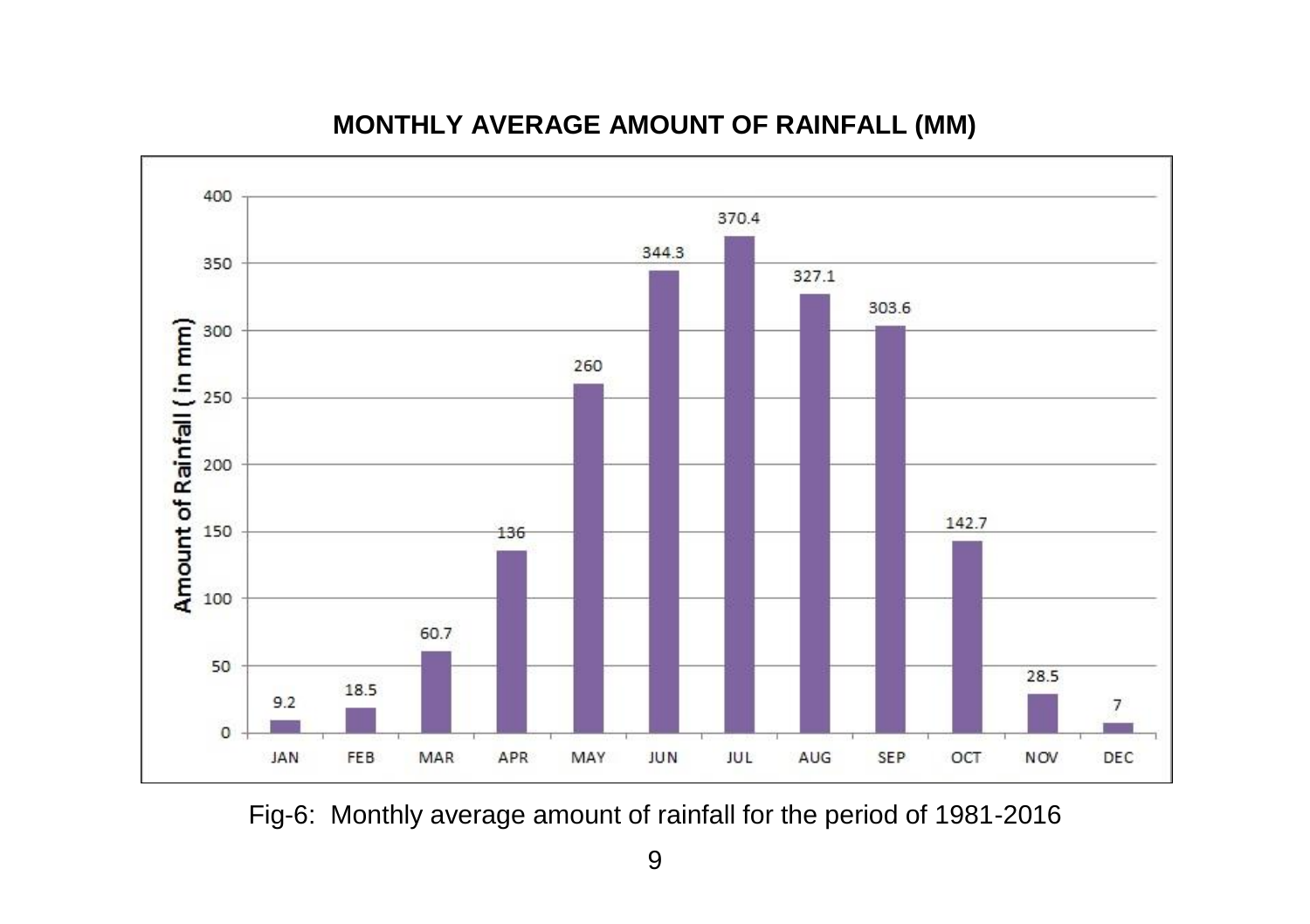

#### **YEARLY TOTAL AMOUNT OF RAINFALL (MM)**

Fig-7: Yearly total amount of rainfall for the period of 1981-2016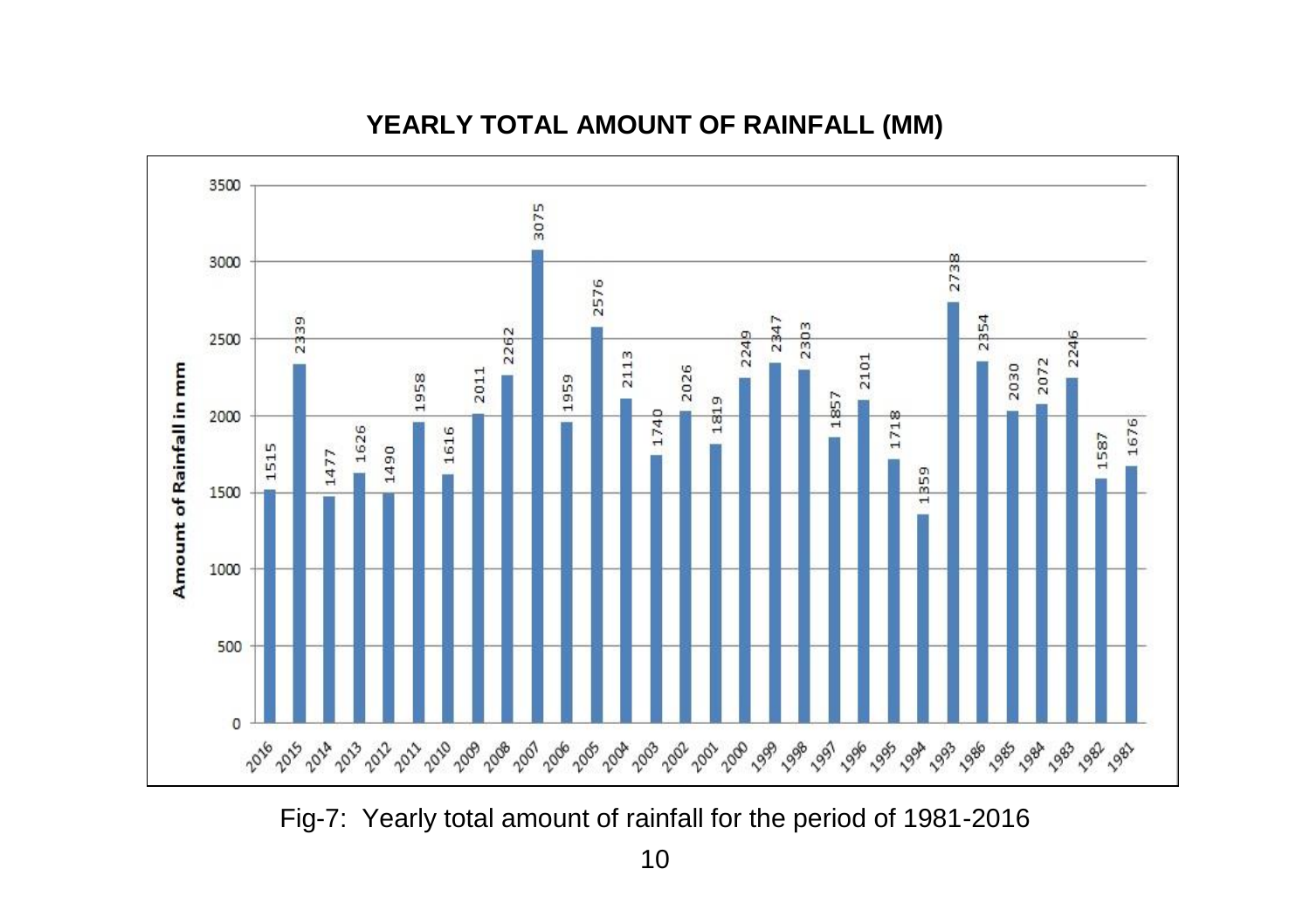

#### **YEARLY TOTAL NO OF RAINY DAYS**

Fig-8: Yearly total no of Rainy days for the period of 1981-2016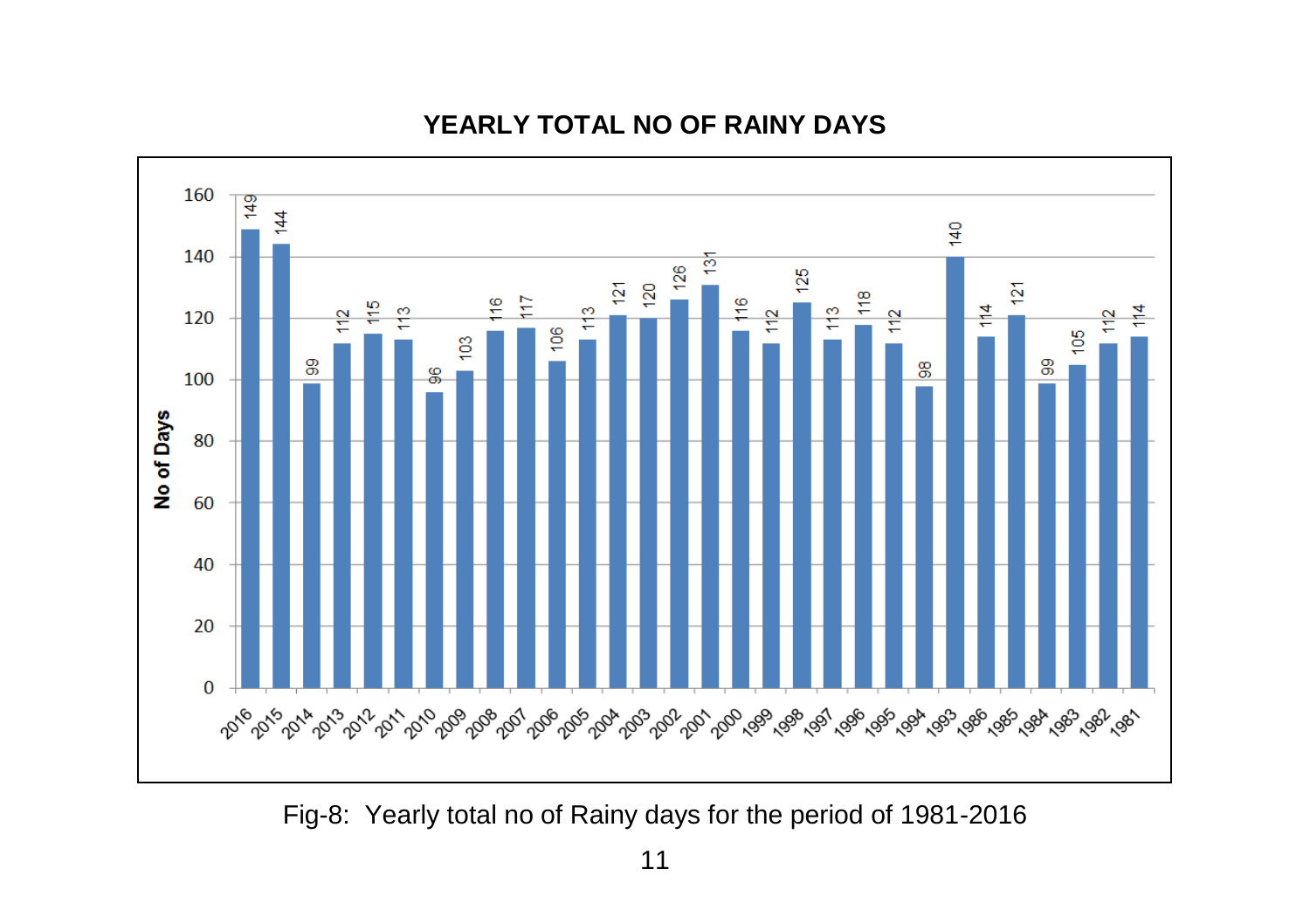

#### **MONTHLY AVERAGE NO OF TS DAYS**

Fig-9: Monthly average no of thunderstorm days for the period of 1981-2016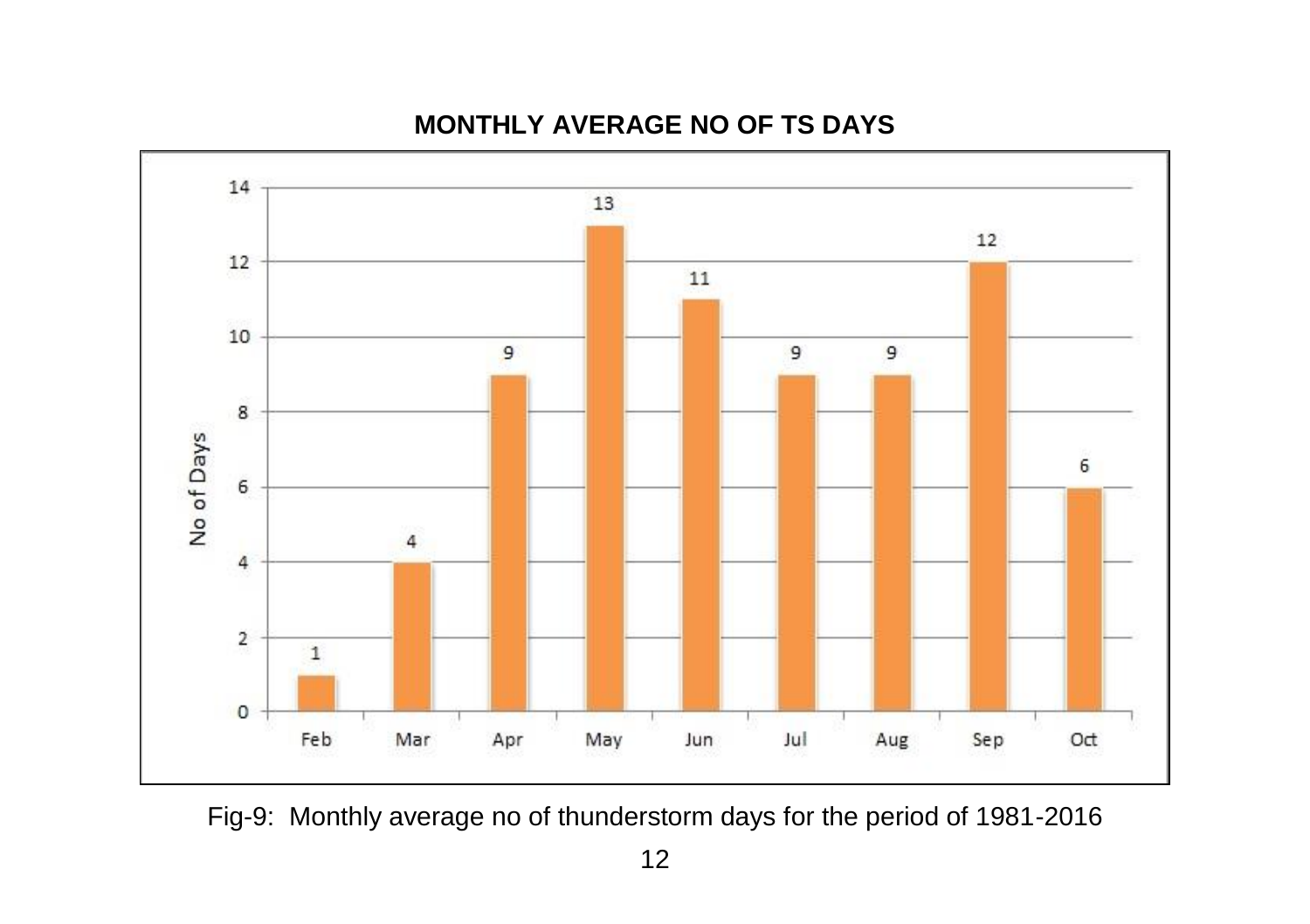

**MONTHLY AVERAGE NO OF DAYS HAVING TEMPERATURE ≥ 38**

Fig-10: Monthly average no of days having Temp ≥38<sup>0</sup>c for the period of 1981-2016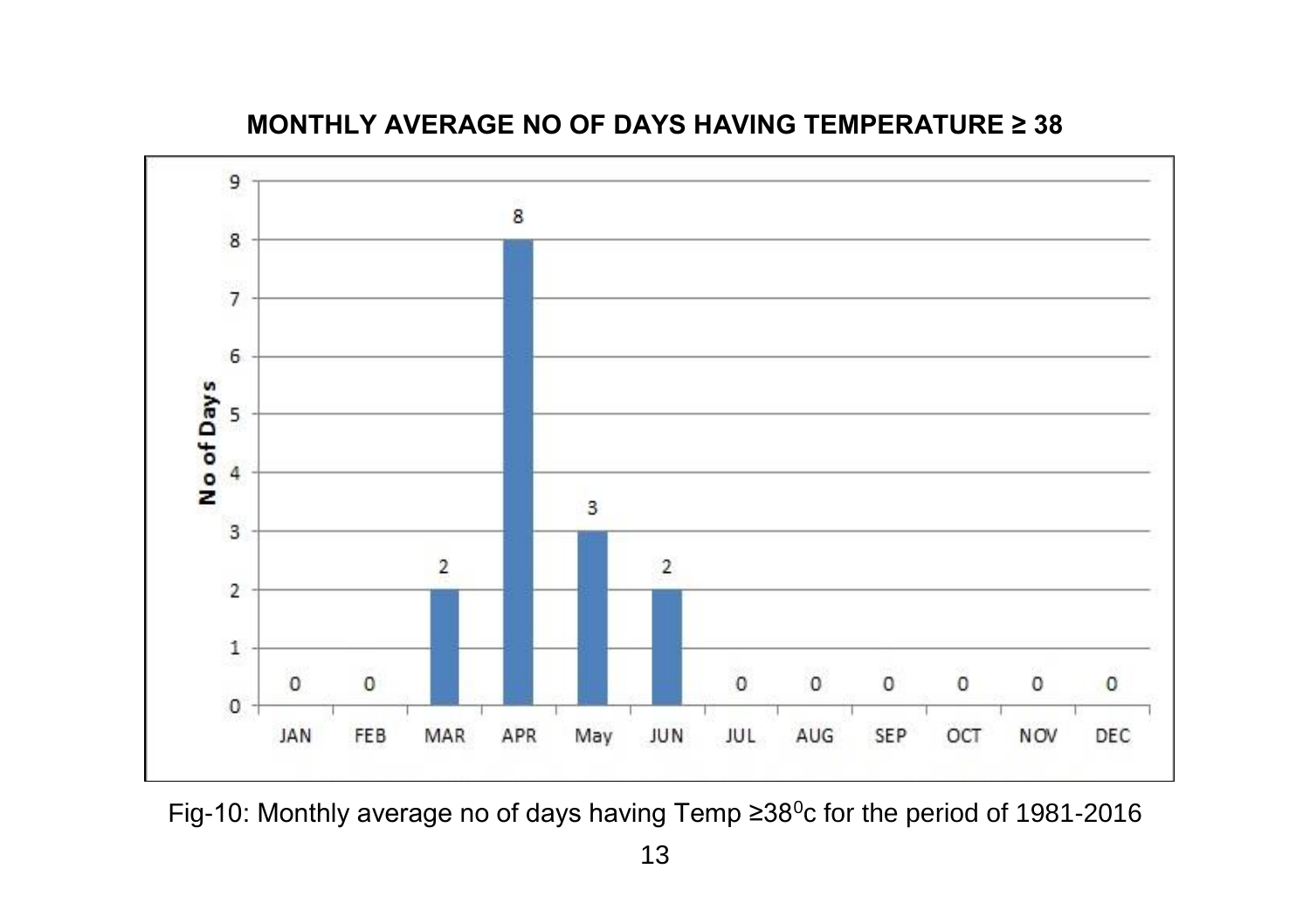

#### **MONTHLY AVERAGE NO OF DAYS HAVING TEMPERATURE ≤ 10**

Fig-11: Monthly average no of days having Temp  $\leq 10^0$ c for the period of 1981-2016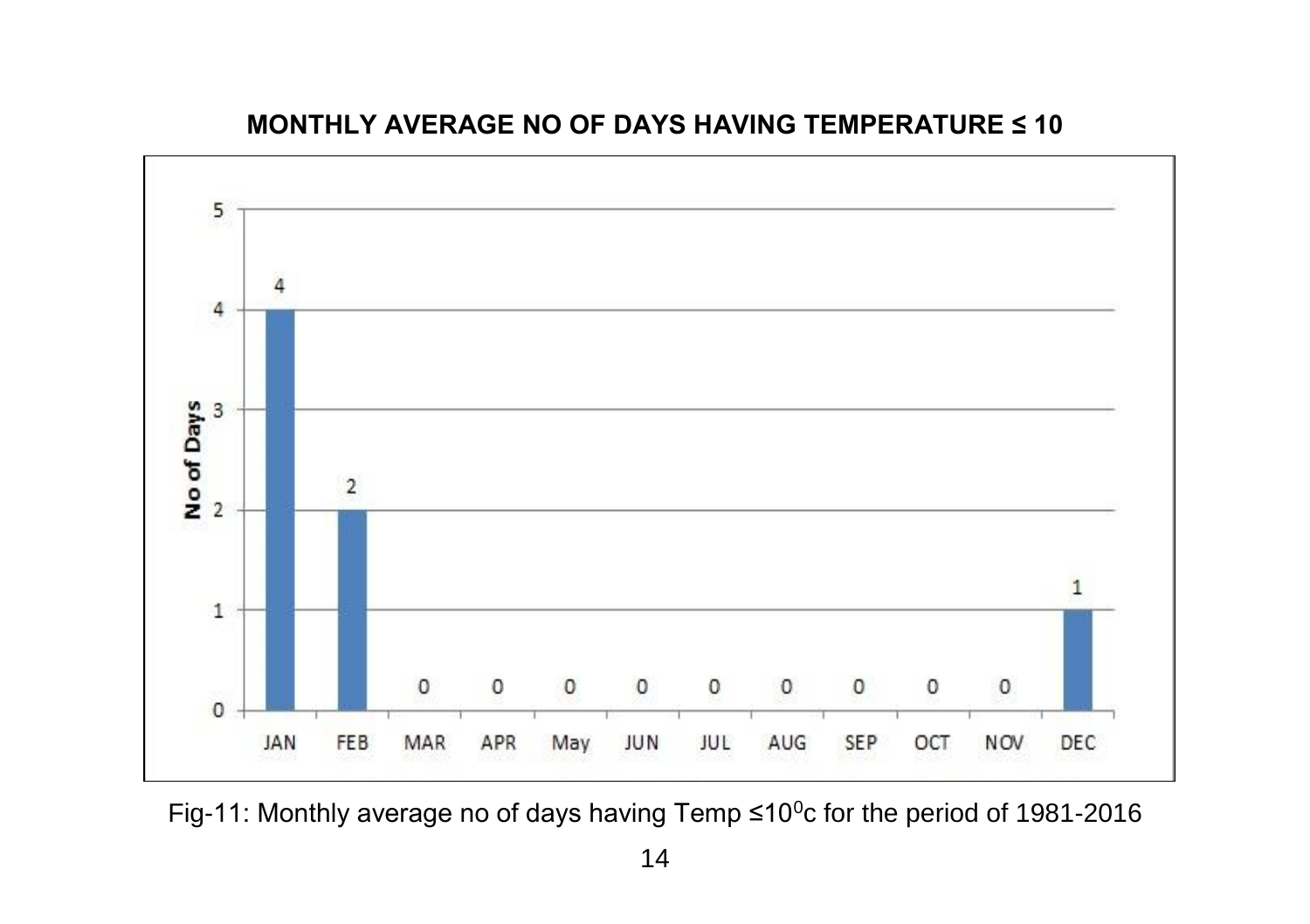

#### **MONTHLY AVERAGE NO OF FOGGY DAYS**

Fig-12: Monthly average no of foggy days for the period of 1981-2016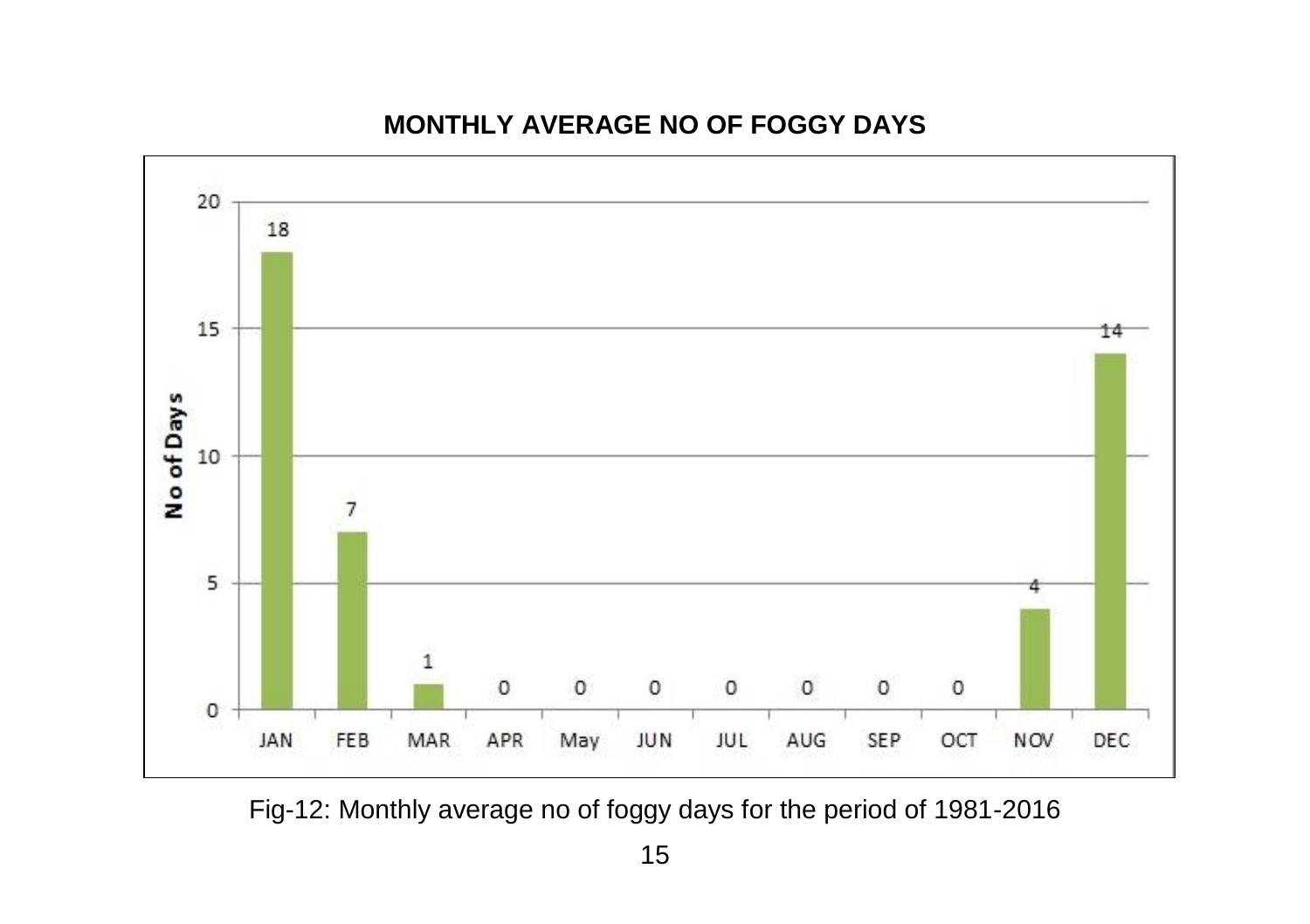

#### **MONTHLY AVERAGE NO OF NOR'WESTER DAYS**

Fig-13: Monthly average no of Nor'wester (Wind>22kts) for the period of 1981-2016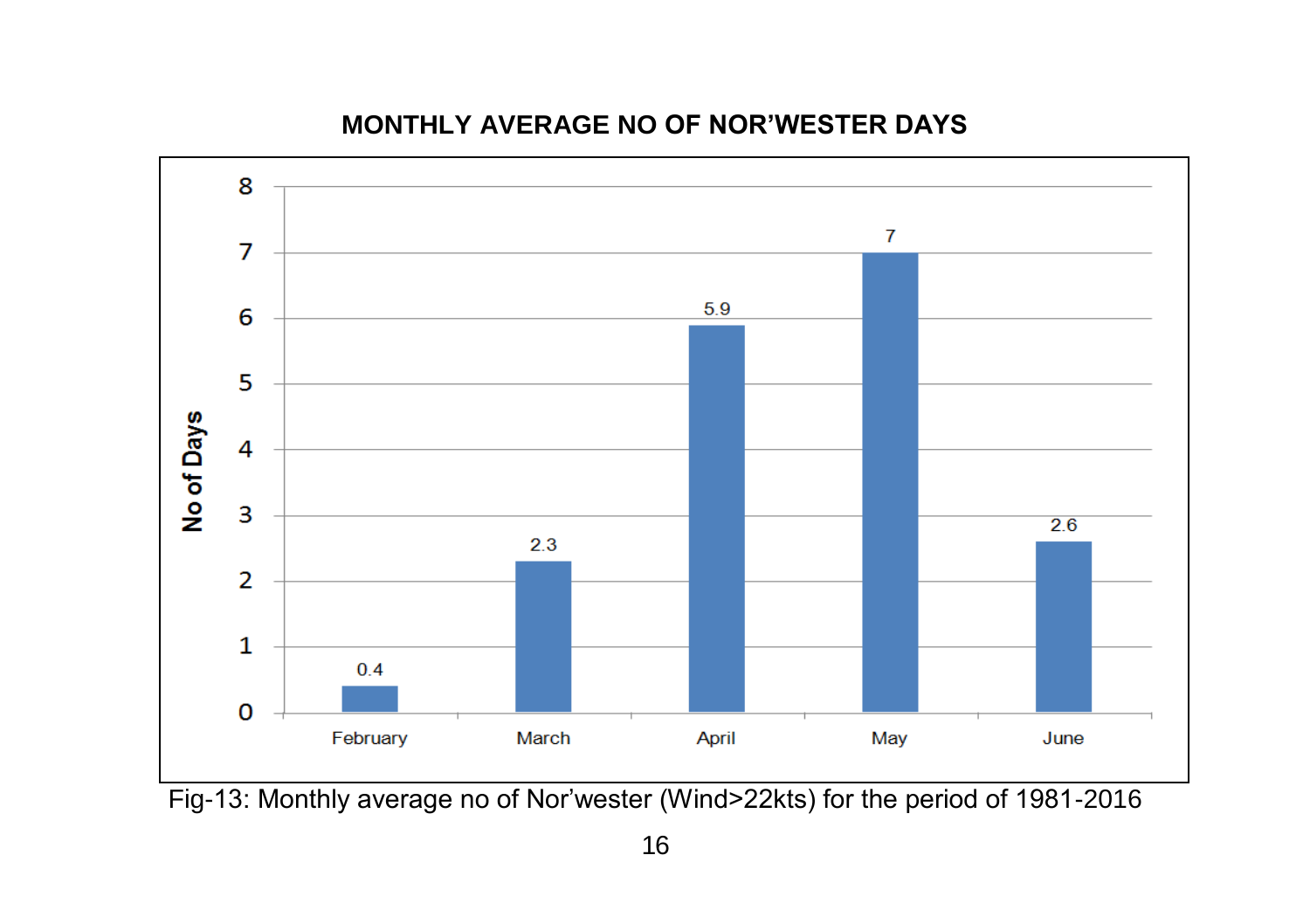

#### **CLIMATE CHANGE (TEMPERATURE) IN APRIL**

Fig-14: Climate change (Temperature) in April for the period of 1982-2016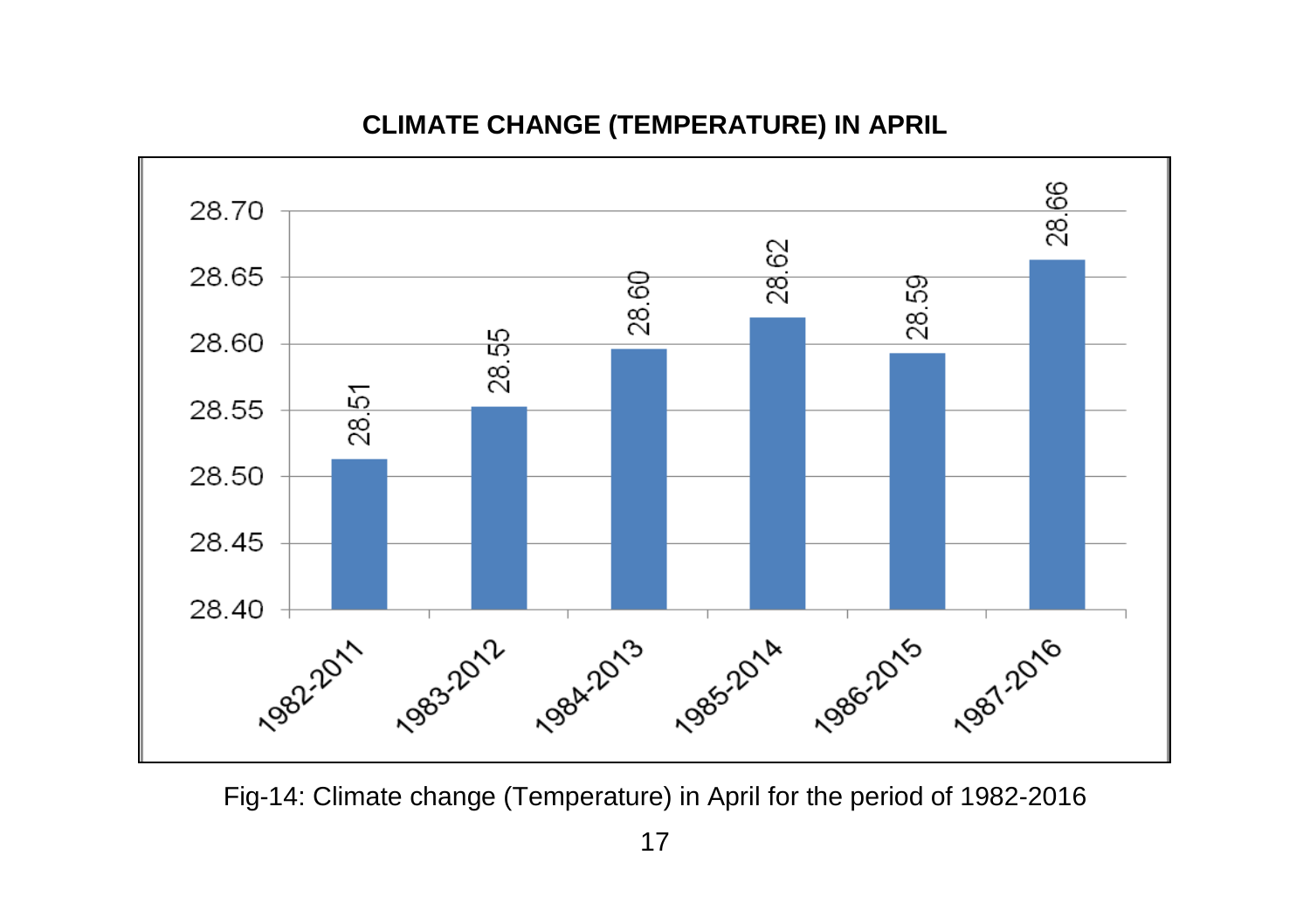

#### **CLIMATE CHANGE (TEMPERATURE) IN MAY**

Fig-15: Climate change (Temperature) in May for the period of 1982-2016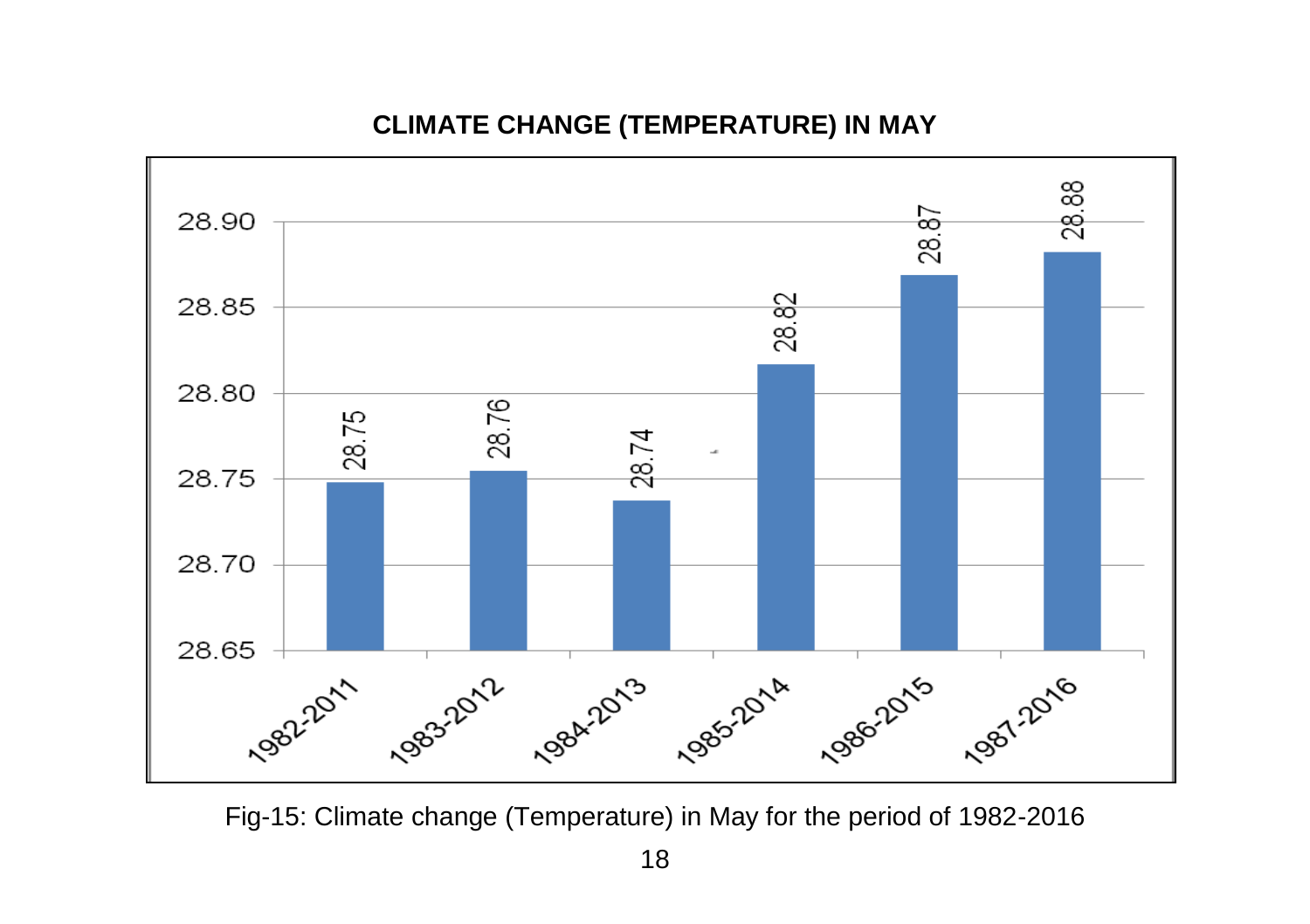5. **CLIMATE CHANGE:** Climate Change (temperature) data from January 1982 to December 2016 are shown in Table-1

|           | 1982-<br>2011 | 1983-<br>2012 | 1984-<br>2013 | 1985-<br>2014 | 1986-<br>2015 | 1987-<br>2016 |
|-----------|---------------|---------------|---------------|---------------|---------------|---------------|
| January   | 18.60         | 18.62         | 18.60         | 18.60         | 18.59         | 18.59         |
| February  | 22.02         | 22.07         | 22.13         | 22.15         | 22.17         | 22.22         |
| March     | 26.72         | 26.83         | 26.87         | 26.82         | 26.83         | 26.81         |
| April     | 28.51         | 28.55         | 28.60         | 28.62         | 28.59         | 28.66         |
| May       | 28.75         | 28.76         | 28.74         | 28.82         | 28.87         | 28.88         |
| June      | 29.00         | 29.06         | 29.08         | 29.13         | 29.14         | 29.20         |
| July      | 28.74         | 28.74         | 28.75         | 28.80         | 28.81         | 28.83         |
| August    | 28.94         | 28.96         | 28.97         | 28.97         | 28.98         | 28.98         |
| September | 28.55         | 28.57         | 28.58         | 28.61         | 28.63         | 28.67         |
| October   | 27.43         | 27.43         | 27.42         | 27.40         | 27.39         | 27.43         |
| November  | 24.02         | 24.03         | 24.00         | 23.99         | 24.01         | 23.99         |
| December  | 20.20         | 20.18         | 20.20         | 20.17         | 20.17         | 20.19         |

Table-1: Climate Change (temperature) data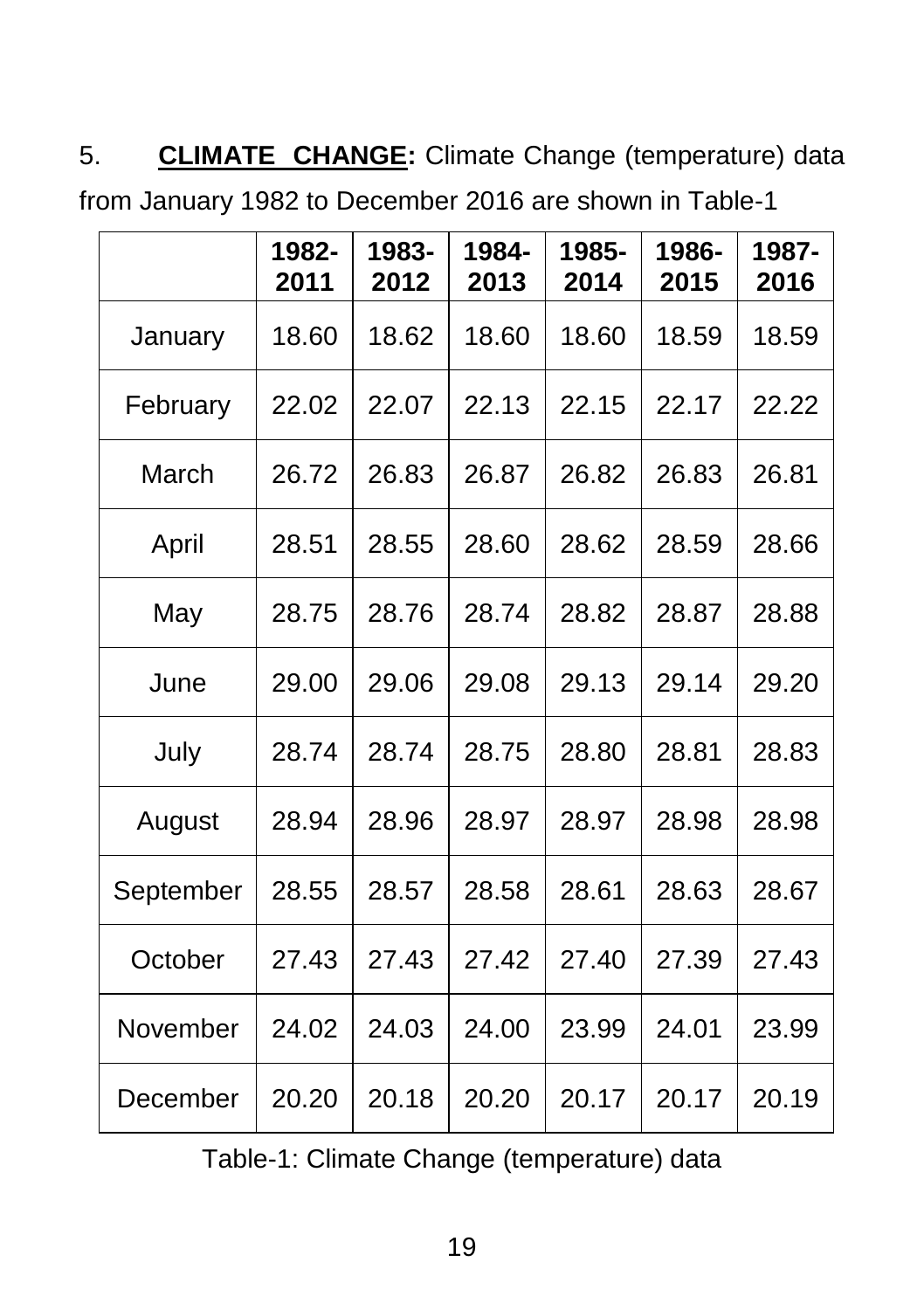#### 6. **Maximum Wind Direction & Speed (In kts)**. Monthly maximum Wind Direction & Speed (In Kts) from January 1996 to Dec 2016 are shown in Table-2:

|      | Jan           | Feb                                | Mar           | Apr           | May                                       | Jun    | Jul           | Aug                                                     | Sep           | Oct                  | Nov                  | Dec           |
|------|---------------|------------------------------------|---------------|---------------|-------------------------------------------|--------|---------------|---------------------------------------------------------|---------------|----------------------|----------------------|---------------|
| 2016 | 280/12        | 110/25                             | 250/44        | 160/22        | 270/38 270/28                             |        | 160/18        | 130/31                                                  | 130/20        | 130/19               | 010/10               | 290/07        |
| 2015 | 300/16 260/20 |                                    | 190/30        |               | 250/42 280/40 140/28                      |        |               | 100/24 250/26                                           | 120/20        |                      | 260/18 040/08 170/10 |               |
| 2014 |               |                                    |               |               | 270/101270/191230/331230/301310/301240/28 |        | 130/201100/17 |                                                         |               | 190/201290/181270/07 |                      | 270/07        |
| 2013 | 270/10 300/12 |                                    | 320/32        |               | 260/30 280/44 200/24                      |        | 140/20 030/22 |                                                         | 120/26        |                      | 160/28 230/08 350/08 |               |
| 2012 |               | 280/11 270/12                      | 330/37 280/37 |               | 310/36 170/24                             |        |               | 160/21 130/12 160/20                                    |               |                      | 130/06 290/16 150/16 |               |
| 2011 | 270/101260/07 |                                    |               |               | 350/361340/561290/401030/18               |        |               | 120/19 110/16                                           |               | 170/18 360/10        |                      | 190/16 270/08 |
| 2010 |               |                                    |               |               | 270/07 280/48 150/22 350/41 280/24 260/28 |        |               | 140/22 260/22 200/12                                    |               |                      | 080/12 270/06 360/08 |               |
| 2009 |               |                                    |               |               | 260/10 340/12 240/24 280/32 350/40 280/29 |        | 110/231250/17 |                                                         | 100/08        | 210/20               | 360/10               | 360/17        |
| 2008 | 290/10 230/21 |                                    | 330/39        |               | 270/44 310/39 260/31                      |        | 160/17        | 250/23                                                  | 120/17        | 010/24 340/11        |                      | 310/06        |
| 2007 | 290/101280/17 |                                    | 290/19        |               | 160/26 290/29 330/24                      |        | 170/19        | 160/17                                                  |               | 130/18 160/29        | 120/10               | 340/06        |
| 2006 | 290/10        | 170/081280/28                      |               |               | 340/48 330/34 330/29                      |        |               | 080/18 220/19 230/19                                    |               | 330/22               | 270/07               | 220/10        |
| 2005 |               | 110/10 260/28 290/44               |               |               | 300/44 320/40 310/24                      |        | 160/19 170/22 |                                                         | 090/22        |                      | 030/16 350/05 280/06 |               |
| 2004 |               | 290/22 300/16 160/21               |               | 330/30 350/22 |                                           | 130/27 | 340/21 160/21 |                                                         | 090/22        |                      | 170/30 300/08 290/10 |               |
| 2003 |               |                                    |               |               |                                           |        |               | 270/10 310/28 280/28 340/62 280/56 280/32 320/20 160/19 | 160/19        | 160/19               | 350/10 270/12        |               |
| 2002 | 280/10 350/17 |                                    |               |               | 330/26 280/41 270/35 330/26 280/25 160/17 |        |               |                                                         | 140/22 270/17 |                      |                      | 040/18 310/10 |
| 2001 | 270/11 270/11 |                                    |               |               | 1280/401200/371270/341130/261150/21       |        |               | 120/171170/17                                           |               | 180/17               | 290/101330/10        |               |
| 2000 | 180/17        | 30017                              | 240/39        | 340/39 180/41 |                                           | 150/22 |               | 150/19 140/28                                           | 180/20        | 360/43               | 170/11               | 360/10        |
| 1999 | 330/18 270/11 |                                    | 160/09        |               | 260/34 360/28 170/22                      |        | 260/19 270/21 |                                                         | 340/28        | 170/21               | 340/10 270/10        |               |
| 1998 |               | 270/09 220/16 250/39               |               |               | 340/39 320/33 120/28                      |        | 160/20 200/20 |                                                         | 360/18        | 300/17               | 360/20               | 050/12        |
| 1997 | 270/17        | 260/16 330/29                      |               |               | 270/34 230/39 010/28                      |        |               | 270/24 160/25 340/24                                    |               | 320/19               | 360/10               | 300/11        |
| 1996 |               | 320/11 330/31 340/37 340/35 280/41 |               |               |                                           |        |               | 1300/371280/251210/191140/19                            |               | 180/22               | 330/10               | 300/10        |

Table-2: Monthly maximum wind direction & speed.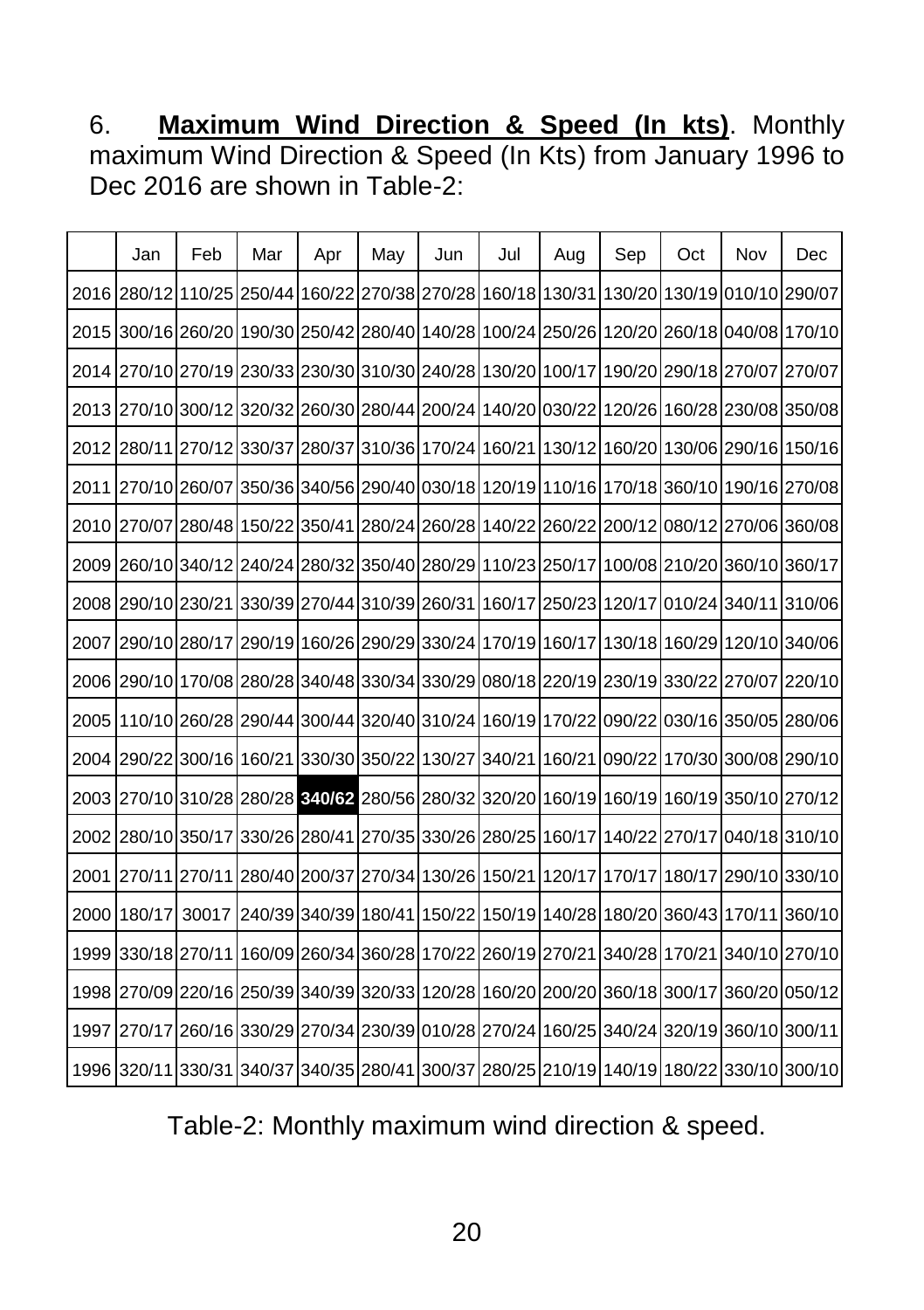7. **Rainfall**. Month-wise total amount of rainfall from January 1981 to December 2016 is shown in Table-3:

|      | Jan | Feb            | <b>Mar</b> | Apr | <b>May</b> | Jun | Jul | Aug | <b>Sep</b> | Oct | Nov | <b>Dec</b>              |
|------|-----|----------------|------------|-----|------------|-----|-----|-----|------------|-----|-----|-------------------------|
| 2016 | 2   | 10             | 95         | 26  | 207        | 249 | 520 | 181 | 133        | 82  | 10  | 0                       |
| 2015 | 4   | 13             | 7          | 172 | 222        | 368 | 810 | 341 | 348        | 53  | 0   | 1                       |
| 2014 | 0   | 10             | 11         | 72  | 153        | 355 | 210 | 464 | 151        | 51  | 0   | 0                       |
| 2013 | 0   | 7              | 56         | 37  | 391        | 264 | 299 | 264 | 177        | 128 | 1   | $\overline{\mathbf{c}}$ |
| 2012 | 10  | 2              | 38         | 315 | 192        | 134 | 248 | 301 | 116        | 40  | 90  | 4                       |
| 2011 | 0   | 0              | 33         | 114 | 282        | 341 | 368 | 464 | 228        | 127 | 1   | 0                       |
| 2010 | 0   | 37             | 19         | 35  | 199        | 319 | 193 | 354 | 177        | 206 | 0   | 77                      |
| 2009 | 0   | 1              | 57         | 13  | 197        | 236 | 645 | 525 | 270        | 63  | 4   | 0                       |
| 2008 | 20  | 56             | 44         | 86  | 211        | 450 | 528 | 318 | 280        | 269 | 0   | 0                       |
| 2007 | 0   | 32             | 9          | 152 | 198        | 725 | 824 | 508 | 209        | 307 | 111 | 0                       |
| 2006 | 0   | 0              | 0          | 193 | 208        | 303 | 337 | 169 | 638        | 107 | 4   | 0                       |
| 2005 | 4   | 1              | 82         | 82  | 281        | 284 | 566 | 381 | 590        | 302 | 3   | 0                       |
| 2004 | 0   | $\overline{0}$ | 9          | 161 | 165        | 480 | 304 | 212 | 563        | 219 | 0   | 0                       |
| 2003 | 0   | 25             | 95         | 116 | 143        | 495 | 172 | 204 | 318        | 130 | 0   | 42                      |
| 2002 | 22  | 4              | 60         | 119 | 262        | 388 | 421 | 350 | 144        | 50  | 206 | 0                       |
| 2001 | 0   | 2              | 32         | 63  | 402        | 413 | 336 | 182 | 203        | 170 | 16  | 0                       |
| 2000 | 13  | 44             | 172        | 189 | 608        | 164 | 201 | 428 | 157        | 273 | 0   | 0                       |
| 1999 | 0   | 0              | 0          | 21  | 442        | 449 | 453 | 305 | 339        | 325 | 13  | 0                       |
| 1998 | 51  | $\overline{2}$ | 84         | 178 | 374        | 87  | 517 | 564 | 248        | 115 | 83  | 0                       |
| 1997 | 3   | 8              | 80         | 123 | 151        | 285 | 524 | 218 | 438        | 4   | 1   | 22                      |
| 1996 | 0   | 17             | 55         | 225 | 208        | 360 | 283 | 339 | 257        | 357 | 0   | 0                       |
| 1995 | 8   | 29             | 0          | 112 | 219        | 239 | 356 | 356 | 204        | 84  | 110 | 1                       |
| 1994 | 16  | 51             | 109        | 201 | 108        | 272 | 152 | 239 | 152        | 44  | 15  | 0                       |
| 1993 | 0   | 52             | 88         | 120 | 524        | 493 | 420 | 453 | 376        | 197 | 15  | 0                       |
| 1986 | 4   | 0              | 40         | 212 | 165        | 356 | 365 | 192 | 699        | 209 | 112 | 0                       |
| 1985 | 3   | 0              | 169        | 208 | 302        | 418 | 273 | 332 | 308        | 7   | 0   | 10                      |
| 1984 | 12  | 0              | 6          | 105 | 326        | 580 | 216 | 312 | 448        | 67  | 0   | 0                       |
| 1983 | 19  | 39             | 138        | 322 | 369        | 297 | 132 | 463 | 322        | 129 | 0   | 16                      |
| 1982 | 6   | 20             | 78         | 133 | 132        | 397 | 145 | 237 | 291        | 90  | 58  | 0                       |
| 1981 | 78  | 93             | 155        | 173 | 160        | 128 | 295 | 156 | 324        | 76  | 3   | 35                      |

Table-3: Monthly total amount of rainfall (in mm)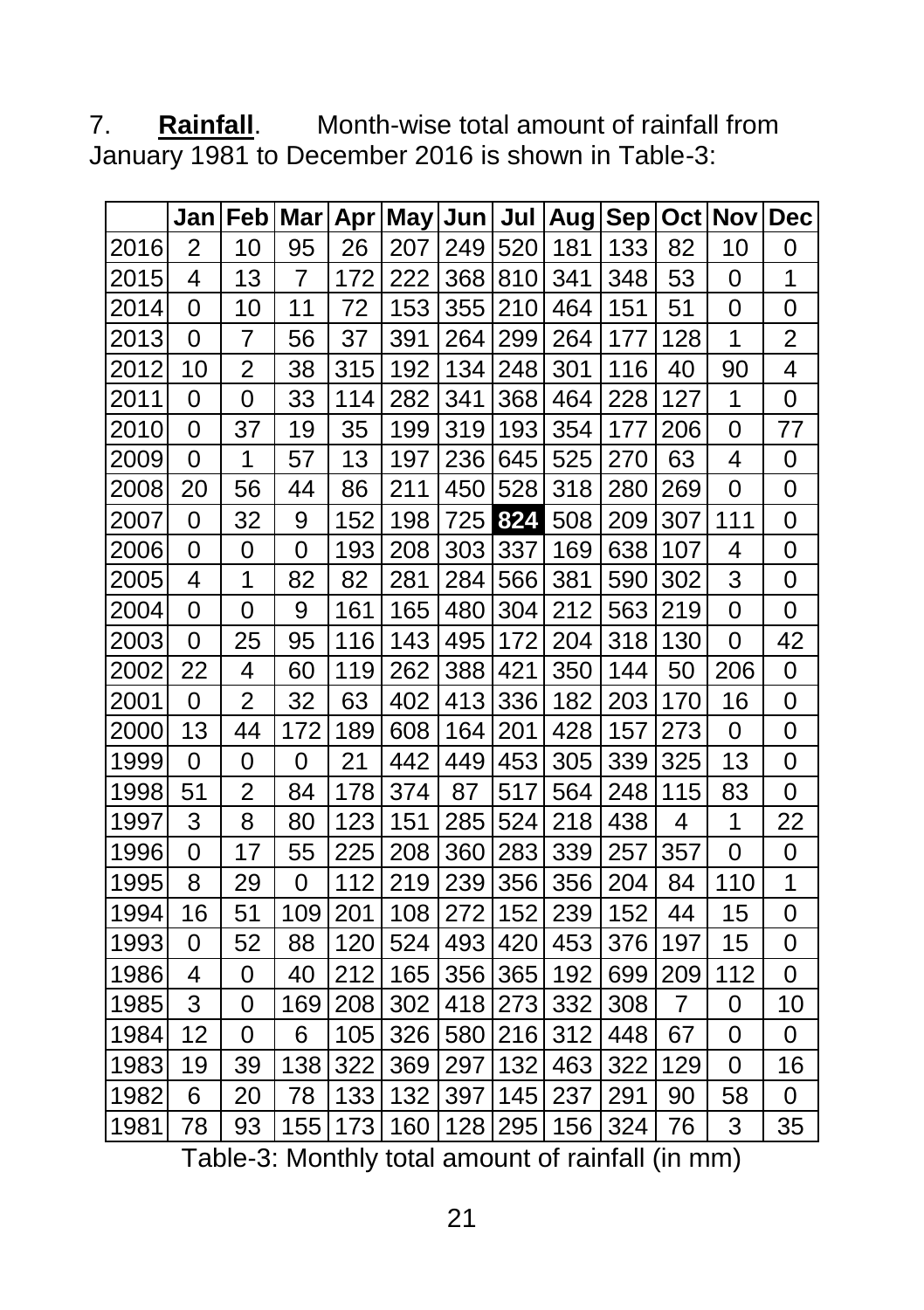8. **Rainy Days**. Monthly total numbers of rainy days from January 1981 to December 2016 are shown in Table-4:

|      | Jan            | Feb            | <b>Mar</b>     | Apr | <b>May</b> | Jun | Jul | Aug | <b>Sep</b>     | Oct            | Nov            | <b>Dec</b>     |
|------|----------------|----------------|----------------|-----|------------|-----|-----|-----|----------------|----------------|----------------|----------------|
| 2016 | 1              | 5              | 9              | 4   | 22         | 17  | 27  | 23  | 22             | 16             | 3              | 0              |
| 2015 | 5              | 3              | 4              | 15  | 17         | 21  | 25  | 22  | 17             | 13             | 0              | 2              |
| 2014 | $\overline{0}$ | 3              | 1              | 5   | 12         | 16  | 22  | 23  | 11             | 6              | $\overline{0}$ | 0              |
| 2013 | 0              | 1              | 5              | 5   | 18         | 13  | 18  | 21  | 17             | 12             | 1              | 1              |
| 2012 | 3              | 2              | 1              | 11  | 14         | 16  | 22  | 20  | 13             | 7              | 5              | 1              |
| 2011 | 0              | 0              | 4              | 9   | 20         | 17  | 16  | 19  | 18             | 9              | 1              | 0              |
| 2010 | 0              | 1              | 1              | 4   | 13         | 16  | 16  | 19  | 18             | 6              | 0              | $\overline{2}$ |
| 2009 | $\overline{0}$ | 1              | 4              | 3   | 16         | 13  | 20  | 20  | 17             | 8              | 1              | 0              |
| 2008 | 4              | $\overline{2}$ | 5              | 4   | 15         | 18  | 21  | 22  | 16             | 9              | $\mathbf 0$    | 0              |
| 2007 | 0              | 5              | $\overline{2}$ | 10  | 12         | 20  | 24  | 19  | 13             | 10             | 2              | $\mathbf 0$    |
| 2006 | 0              | 0              | 0              | 10  | 15         | 19  | 18  | 17  | 14             | 10             | 3              | 0              |
| 2005 | $\overline{2}$ | 1              | 5              | 5   | 11         | 14  | 21  | 22  | 17             | 14             | $\overline{1}$ | 0              |
| 2004 | 0              | 0              | $\overline{2}$ | 11  | 9          | 20  | 29  | 22  | 21             | $\overline{7}$ | 0              | 0              |
| 2003 | 0              | 4              | 8              | 7   | 10         | 17  | 20  | 17  | 23             | 10             | $\mathbf 0$    | 4              |
| 2002 | 4              | 2              | $\overline{7}$ | 8   | 17         | 21  | 20  | 25  | 13             | 7              | 2              | $\mathbf 0$    |
| 2001 | $\overline{0}$ | $\overline{2}$ | 4              | 6   | 16         | 23  | 22  | 22  | 15             | 15             | 6              | $\mathbf 0$    |
| 2000 | 6              | 3              | 3              | 12  | 15         | 17  | 18  | 18  | 14             | 10             | 0              | 0              |
| 1999 | 0              | 0              | $\overline{0}$ | 4   | 16         | 17  | 22  | 24  | 16             | 12             | 1              | $\mathbf 0$    |
| 1998 | 3              | 2              | 5              | 12  | 11         | 13  | 25  | 22  | 18             | 10             | 4              | 0              |
| 1997 | $\overline{2}$ | 3              | 5              | 9   | 13         | 16  | 20  | 22  | 18             | 2              | 1              | 2              |
| 1996 | 0              | 3              | 3              | 9   | 11         | 21  | 18  | 24  | 21             | 8              | 0              | 0              |
| 1995 | 3              | $\overline{2}$ | 0              | 8   | 9          | 16  | 23  | 20  | 18             | 8              | 4              | 1              |
| 1994 | 3              | 5              | 4              | 8   | 8          | 20  | 11  | 25  | $\overline{7}$ | 5              | 2              | $\mathbf 0$    |
| 1993 | $\overline{0}$ | 4              | 5              | 10  | 18         | 18  | 24  | 24  | 19             | 17             | $\overline{1}$ | $\mathbf 0$    |
| 1986 | 1              | 0              | 2              | 11  | 10         | 18  | 18  | 21  | 20             | 10             | 3              | 0              |
| 1985 | 1              | 0              | 5              | 10  | 17         | 24  | 23  | 19  | 19             | $\overline{2}$ | $\overline{0}$ | 1              |
| 1984 | 2              | 0              | $\overline{2}$ | 3   | 10         | 23  | 6   | 27  | 16             | 10             | 0              | 0              |
| 1983 | 5              | 5              | $\overline{7}$ | 9   | 11         | 17  | 13  | 17  | 18             | 2              | 0              | 1              |
| 1982 | 5              | 4              | 5              | 14  | 12         | 19  | 16  | 17  | 14             | 3              | 3              | $\mathbf 0$    |
| 1981 | 4              | 5              | 10             | 10  | 13         | 11  | 19  | 20  | 16             | $\overline{2}$ | 1              | 3              |

Table-4: Monthly total no of rainy days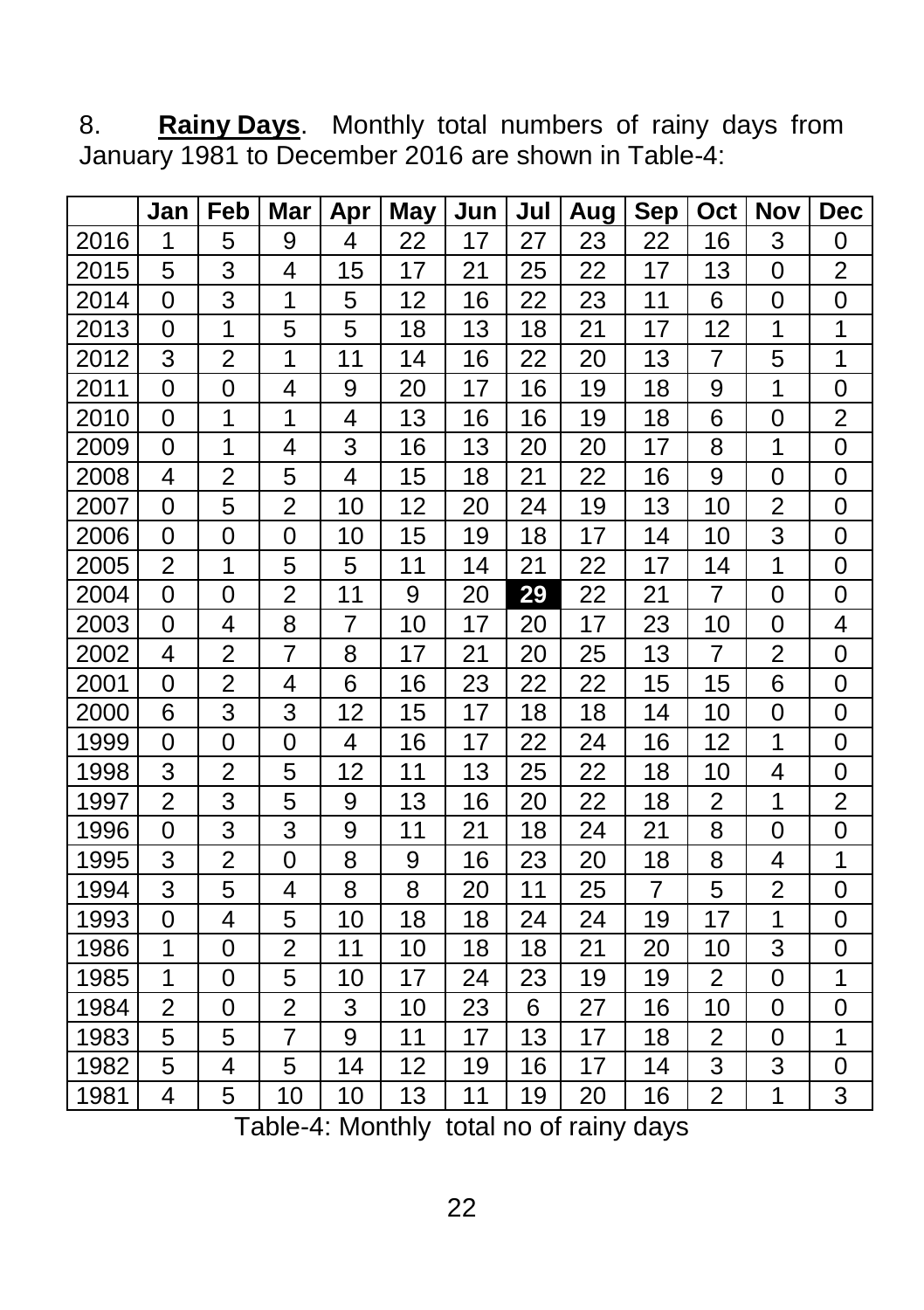#### **INFERENCE**

9. Last 30 years (1981-2016) various weather elements are analyzed and discussed in the following paragraphs:

a. **Monthly Mean Maximum Temperature.** The above graph (Fig-1) reveals that the month April is having mean max temp 34°c, March and May is having mean max temp 33°c - 34°c, June to October is having mean max temp 32°c - 33°c and other months mean max temp is below 30°c. Therefore, **the month April is the hottest month of the year and the next hottest months are the March and May**. The max temp is almost similar in the months June - October. Thereafter, max temp starts falling and almost similar max temp prevail in the month January and February. The max temp in the month December is the lowest.

b. **Monthly Highest Maximum Temperature.** Monthly highest max temp was observed in the month of **April (42.4ºc; 24 Apr 14)** and the next max temp was obtained in March (Fig-2).

c. **Monthly Mean Minimum Temperature.** It is revealed from the graph (Fig-3) that the month May to September is having mean minimum temp within 25°c - 27°c, the month April & October is having the mean min temp 24ºc. The temp starts falling sharply from November till January and January is having mean minimum temp 12.8°c. Therefore, **January is the coldest month of the year**. The temp starts rising sharply from January till June.

d. **Monthly Lowest Temperature**. It is obtained from this graph (Fig-4) that the lowest minimum temp within last 30 years was recorded in the month of January **(6.5<sup>0</sup>c on 03 Jan 95)**. The lowest temp in the month of June to September was almost similar (within 20.6ºc to 21.5ºc). The temp starts falling sharply from October till January and thereafter rising gradually till August.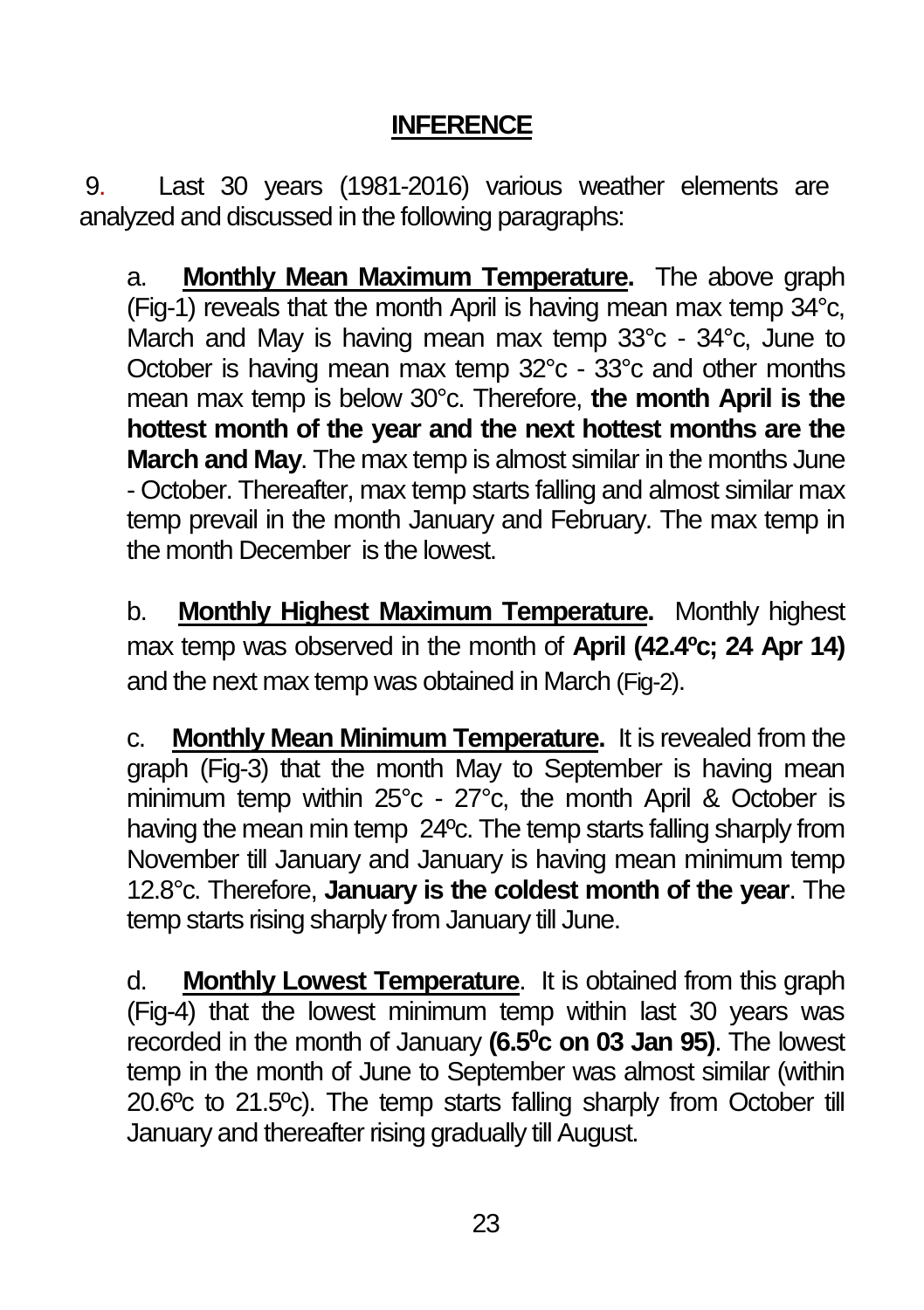e. **Monthly no of Mean Rainy Days.** The rainfall may occur in every month of the year and the maximum average rainy days in **July & August are 20 & 21 days** respectively (Fig-5).

f. **Monthly Total Amount of Average Rainfall (mm).** The graph (Fig-6) shows that the maximum amount of rain occurred in **June & July, 344mm & 370mm** respectively. In August, average rainfall amount **(327mm)**, in September **(303mm)**. The amount of rainfall decreases sharply from October **(142 mm)**.

g. **Yearly Total Amount of Rainfall.** The variability of total rainfall mount in each year is not much high except in very few years. The highest amount of rainfall was found **3075 mm in 2007** and the lowest amount of rain was found **1359 mm in 1994**. The yearly average amount of rainfall is **2008 mm** (Fig-7).

h. **Yearly Total no of Rainy days.** The variability in total rainy days also very less like amount of rain fall. The maximum no of rainy days was **149 days 2016** and the lowest rainy days in a year was **96 days 2010**. The yearly average number of rainy days is **116 days** (Fig-8).

j. **Monthly No of TS Days.** Thunderstorms occur from February to October and maximum no of Thunderstorm occurs in May **(13 days)**. The average no of Thunderstorms occurs 01 day in February, 04 days in March, 09 days in April, 11 days in June, 09 days in July and August, 12 days in September and 06 days in October. The thunderstorms occur in pre-monsoon season (February to May), most of them are associated with Nor'wester but some of them may not be Nor'wester (Fig-9).

K. **Monthly Avg No of Days Having Temperature ≥38<sup>0</sup>C.**  This graph (Fig-10) shows that the days are 08 in April, 03 in May, 02 in March and June**. April is the hottest month of the year and second hottest is May**.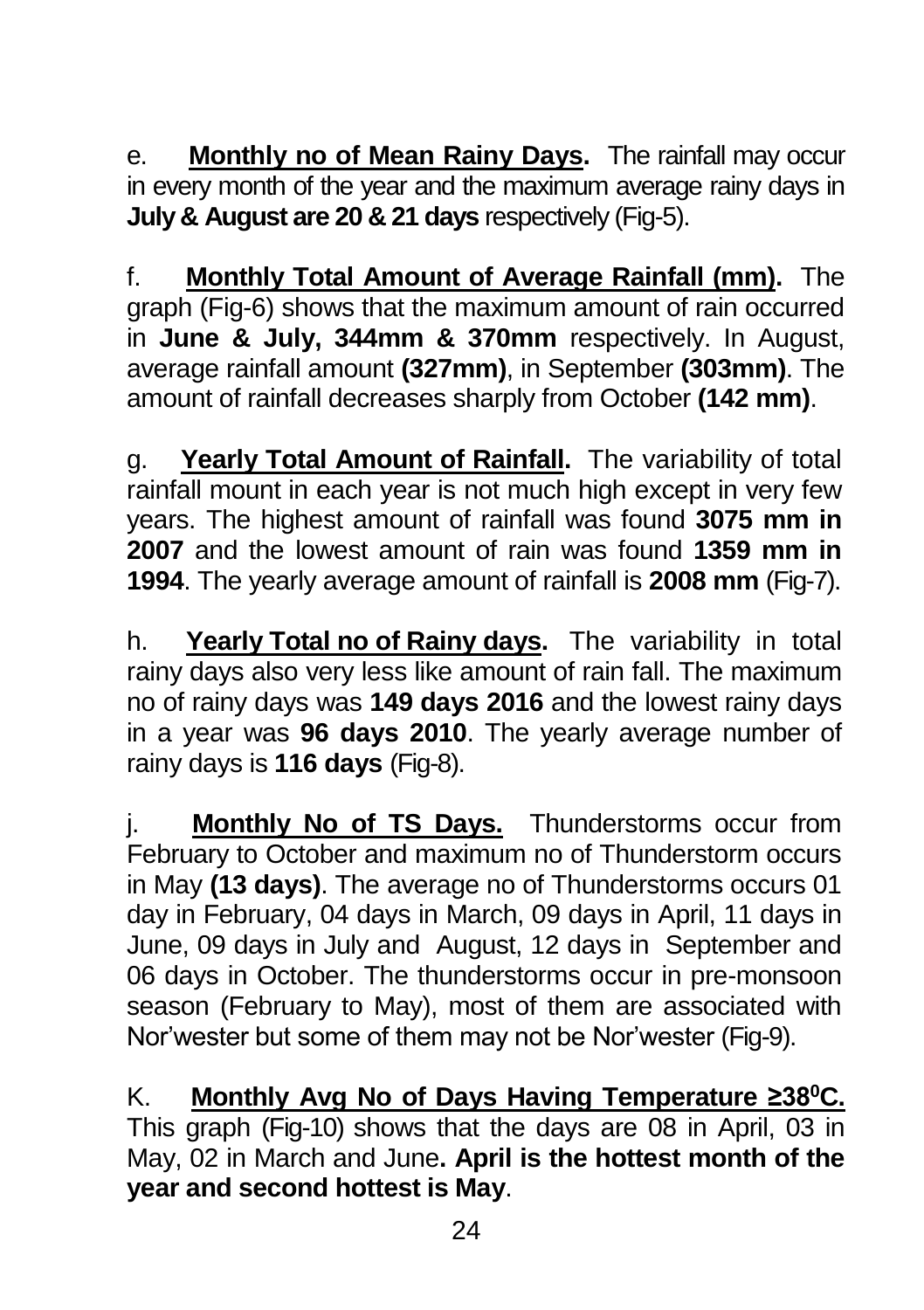l. **Monthly Avg No of Days Having Temperature ≤10°c.**  This graph (Fig-11) shows that the days having temp ≤10°c are more in January. The average no of days are 1 days in December, 04 in January and 02 days in February. **January is the coldest month of the year.**

m. **Monthly Average no of Foggy Days.** The study of this graph (Fig-12) reveals that fog starts in November; no of days increases gradually till January and no of days decreases gradually from February to March. **Maximum no of foggy days are in January; it is average 18 days**.

n. **Monthly Avg No Of Nor'westers.** The frequency of Nor'wester increases gradually with the progress of month from February to May. The average no of Nor'wester occurs 0.4 in February, 2.3 in March, 5.9 in April, 7 in May and June 2.6. The occurrences of Nor'wester continue till onset of Monsoon; thus, Nor'wester may occur in the 1st week of June also (Fig-13).

p. **Climate Change (Temperature).**. The climate change (in temperature) has been studied here using monthly average temperature. The average temperature of summer month (February-September) have been increased gradually, but the winter months (October-January), the average temperature is almost stagnant. In February, the average temperature of 1982- 2011 is  $22.02^{\circ}$ c, which have become  $22.22^{\circ}$ c in the average of 1987-2016. It revealed that the average temperature within these five years has increased by  $0.20^{\circ}$ c, which may be significant for a long period. Similarly, for the month of March, the difference is  $0.09^{\circ}$ c, for April 0.15 $^{\circ}$ c, for May 0.13 $^{\circ}$ c, for June 0.20<sup>0</sup>c, for July 0.09<sup>0</sup>c, for August 0.04<sup>0</sup>c, for September 0.12<sup>0</sup>c. Here, change may show very small within six years but it would be significant if we consider for 50 years or 100 years (Fig-14,15 & Table-1).